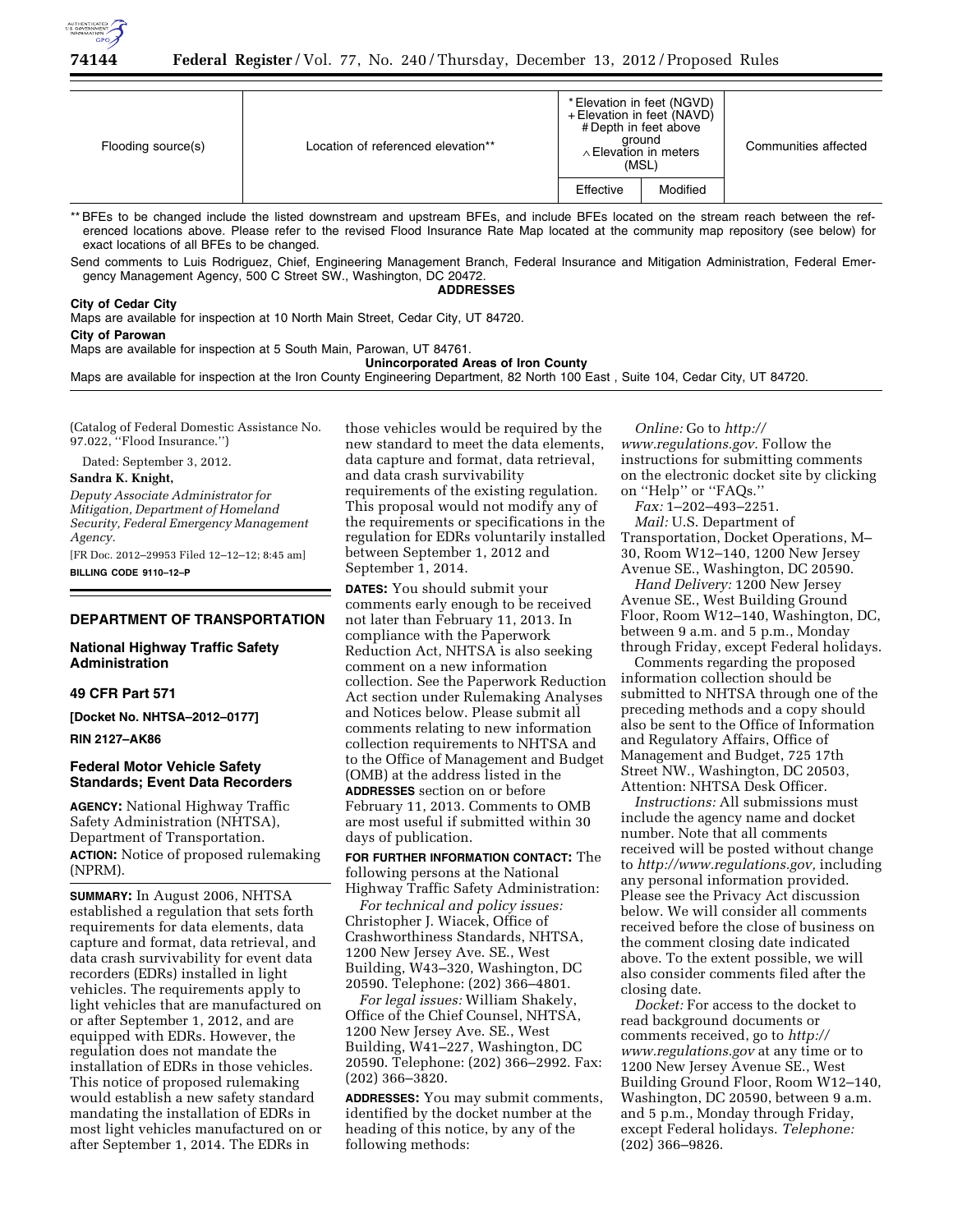*Privacy Act:* Anyone is able to search the electronic form of all comments received into any of our dockets by the name of the individual submitting the comment (or signing the comment, if submitted on behalf of an association, business, labor union, etc.). You may review DOT's complete Privacy Act Statement in the **Federal Register**  published on April 11, 2000 (65 FR 19477–78) or you may visit *[http://](http://www.dot.gov/privacy.html) [www.dot.gov/privacy.html](http://www.dot.gov/privacy.html)*.

*Confidential Business Information:* If you wish to submit any information under a claim of confidentiality, you should submit three copies of your complete submission, including the information you claim to be confidential business information, to the Chief Counsel, NHTSA, at the address given under **FOR FURTHER INFORMATION CONTACT.** In addition, you should submit two copies, from which you have deleted the claimed confidential business information, to Docket Operations at the address given above. When you send a comment containing information claimed to be confidential business information, you should include a cover letter setting forth the information specified in our confidential business information regulation (49 CFR part 512). **SUPPLEMENTARY INFORMATION:** 

#### **Table of Contents**

#### I. Executive Summary

- II. Background
	- A. Overview of Event Data Recorder (EDR) Technology
	- B. EDR Regulatory History—The Establishment of Part 563
- C. Summary of Part 563
	- 1. Data Elements Recorded
	- 2. Data Retrieval
	- 3. Data Survivability and Crash Test Performance Requirements
	- D. NHTSA's Validation of and Reliance on EDR Data in Its Crash Investigations Relating to Unintended Acceleration
- III. Proposal A. Overview
	- 1. Overall Plan for Reviewing and Upgrading EDR Requirements
	- 2. This Proposal
	- B. Reasons To Mandate the Installation of EDRs
	- C. Reasons To Place Mandate in a Safety Standard
	- D. Privacy Issues
	- 1. Agency Tailored EDR Performance Requirements To Minimize Data Gathering
	- 2. Agency Seeks Vehicle Owner Permission To Access EDR Data
	- 3. Necessity of VIN Collection
	- 4. Agency Protects VIN Information Needed To Download EDR Data
	- 5. Agency Uses and Stores EDR Data in Ways To Preserve Privacy
	- E. Lead Time
	- F. Benefits and Costs of This Proposal

IV. Rulemaking Analyses and Notices V. Request for Comments Appendix A Part 563 Tables Regulatory Text

#### **I. Executive Summary**

An event data recorder (EDR) is a function or device installed in a motor vehicle to record technical information about the status and operation of vehicle systems for a very brief period of time (i.e., a few seconds) and in very limited circumstances (immediately before and during a crash), primarily for the purpose of post-crash assessment of vehicle safety system performance.1 EDR data are used to improve crash and defect investigation and crash data collection quality to assist safety researchers, vehicle manufacturers, and the agency to understand vehicle crashes better and more precisely. Additionally, vehicle manufacturers are able to utilize EDR data in improving vehicle designs and developing more effective vehicle safety countermeasures. EDR data can also be used by Advanced Automatic Crash Notification (AACN) systems to aid emergency response teams in assessing the severity of a crash and estimating the probability of serious injury before they reach the site of the crash.

The installation of EDR technology has increased considerably within the light vehicle fleet, as most manufacturers have voluntarily chosen to install some type of EDR capability in their vehicles. The light vehicles most likely to be equipped with EDRs are those that are required to be equipped with frontal air bags, i.e., passenger cars, multipurpose passenger vehicles (MPVs), trucks, and buses with a gross vehicle weight rating (GVWR) of 3,855 kilograms (kg) (8,500 pounds) or less and an unloaded vehicle weight of 2,495 kg (5,500 pounds) or less. We estimate that about 92 percent of model year (MY) 2010 passenger cars and other vehicles with a GVWR of 3,855 kg or less have some EDR capability.

In August 2006, NHTSA established 49 CFR Part 563 (Part 563), which sets forth requirements for data elements, data capture and format, data retrieval, and data crash survivability for EDRs. The requirements apply to light vehicles required to have frontal air bags (those with a GVWR of 3,855 kg or less and an unloaded vehicle weight of 2,595 kg or less) 2 that are manufactured on or after September 1, 2012, and are equipped

1An EDR does not make an audio or video recording, nor does it log data such as hours of service for commercial operators.

with EDRs. Thus, the regulation applies to only those vehicles that are voluntarily equipped with EDRs.

This notice of proposed rulemaking would establish a new safety standard mandating the installation of EDRs for all light vehicles that are required to have frontal air bags and are manufactured on or after September 1, 2014. The EDRs in those vehicles would be required by the new standard to meet the data elements, data capture and format, data retrieval, and data crash survivability requirements contained in Part 563. The agency is issuing this proposal because we believe that, without a regulation, EDRs will remain absent from the estimated 8 percent of the current light vehicle fleet that lacks an EDR. We believe that requiring all light vehicles required to have frontal air bags to be equipped with EDRs would help improve vehicle safety for consumers, while imposing relatively limited costs on the automobile industry.

NHTSA is proposing today's NPRM under the National Traffic and Motor Vehicle Safety Act (''Motor Vehicle Safety Act''). Under 49 U.S.C. Chapter 301, Motor Vehicle Safety (49 U.S.C. 30101 *et seq.*), the Secretary of Transportation is responsible for prescribing motor vehicle safety standards that are practicable, meet the need for motor vehicle safety, and are stated in objective terms.3 ''Motor vehicle safety standard'' means a minimum performance standard for motor vehicles or motor vehicle equipment. When prescribing such standards, the Secretary must consider all relevant, available motor vehicle safety information.4 The Secretary must also consider whether a proposed standard is reasonable, practicable, and appropriate for the types of motor vehicles or motor vehicle equipment for which it is prescribed and the extent to which the standard will further the statutory purpose of reducing traffic accidents and associated deaths.5 The responsibility for promulgation of Federal motor vehicle safety standards is delegated to NHTSA. In proposing to require the installation of EDRs in most light vehicles manufactured on or after September 1, 2014, the agency carefully considered these statutory requirements.

Placing the mandate in a FMVSS, instead of Part 563, would expand its ability to avail itself of the enforcement authority of the Motor Vehicle Safety Act, making it possible to seek civil penalties for failure to provide an EDR

<sup>2</sup>Walk-in van-type trucks or vehicles designed to be sold exclusively to the U.S. Postal Service are excluded from air bag and EDR requirements.

<sup>3</sup> 49 U.S.C. 30111(a).

<sup>4</sup> 49 U.S.C. 30111(b).

<sup>5</sup> Id.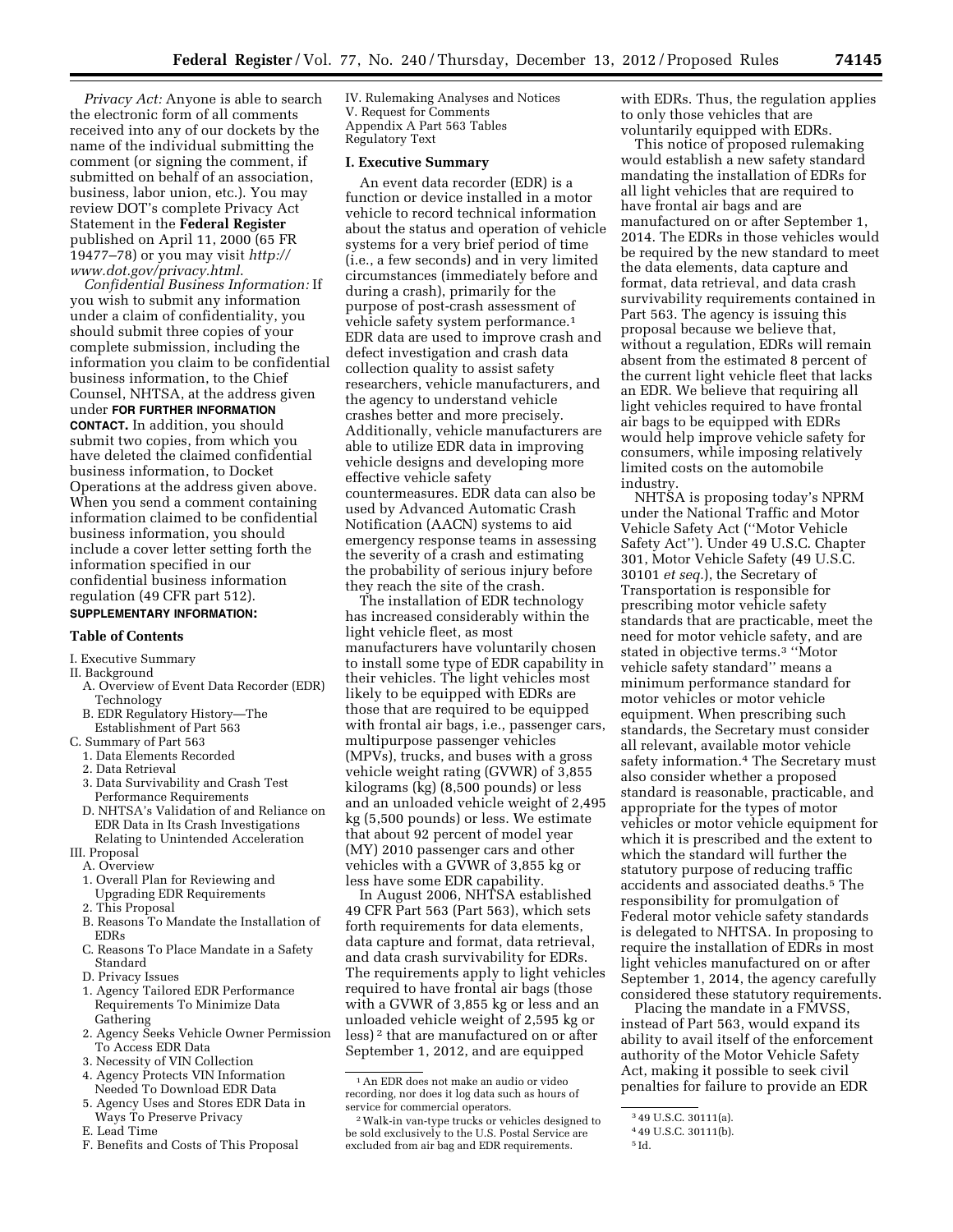or for failure to provide one that performs properly. We believe that this step is necessary to ensure that all manufacturers install EDRs and that the agency has full and accurate EDR information for all light vehicles required to have frontal air bags.

The benefits of this proposal would be to expand and, therefore, enhance the utilization of the recorded information and lead to further improvements in the safety of current vehicles as well as future ones. A disproportionately high percentage of the light vehicles that would be affected by this proposal are relatively expensive vehicles and thus are significantly more likely than the typical light vehicle to be equipped with advanced safety features and systems, including advanced collision avoidance technologies. Thus, the light vehicles that would be affected by this proposal are the ones on which data regarding real world performance will most likely first be generated. It is important to have EDR data relating to the crash experiences of vehicles with these advanced safety systems so that the agency can, at the earliest possible time, gather enough information about emerging advanced technologies to conduct reliable analyses and make policy judgments. Additionally, the agency's experience in handling unintended acceleration and pedal entrapment allegations has demonstrated that EDR data from a particular vehicle model can have significant value to both the agency and the vehicle's manufacturer to identify and address safety concerns associated with possible defects in the design or performance of the vehicle. To serve this purpose for all light vehicles required to have frontal air bags, EDR data must be available for all such vehicles.

This proposal would not change any of the substantive requirements of Part 563. The agency recognizes that there have been advances in vehicle safety systems and the implementation of new FMVSSs since the publication of the EDR final rule in 2006.6 However, the issue of whether there should be any changes to the amount and type of information that EDRs must collect is not being considered in this rulemaking. This proposal would also not modify any of the requirements or specifications for EDRs voluntarily installed between September 1, 2012 and September 1, 2014.

We believe that the costs of installing EDRs are minimal because the devices involve the capture into memory of data that are already being processed by the vehicle, and not the much higher costs of providing sensors to obtain much of that data in the first place. The cost for an EDR is estimated to be \$20 per vehicle. The estimated total incremental costs associated with this proposal would be \$26.4 million (2010 dollars), which reflects the need for technology improvements, as well as assembly costs, compliance costs, and paperwork maintenance costs for those 1.32 million vehicles that have a GVWR of 3,855 kg or less, but do not currently have EDRs. Technological improvements account for the majority of these costs.

The agency acknowledges that consumer privacy concerns persist regarding EDR data: Who owns it, who has access to it and under what circumstances, and what are the purposes for which it may be used. Approximately one dozen states have enacted laws addressing these issues. While these issues are of continued importance in the public discussion on the use of EDR technology, as an agency, we do not have the statutory authority to address many of these privacy issues because they are generally matters of State and Federal law that we do not administer. Within the limits of its authority, NHTSA has consistently sought to promote the recording of vital crash event information and to access and use that information in ways that safeguard privacy. For example, the agency seeks to access EDR data only with the vehicle owner's permission.

#### **II. Background**

# *A. Overview of Event Data Recorder (EDR) Technology*

An EDR is a function or device installed in a motor vehicle to record technical information about the status and operation of vehicle systems for a very brief period of time (i.e., a few seconds immediately before and during a crash), primarily for the purpose of post-crash assessment of vehicle safety system performance.7 In most cases, the type of crash that leads to the capturing of data is a frontal or side collision that is sufficiently severe to cause the air bags to deploy. Data collected from the EDR of a crash-involved vehicle can provide valuable information on the severity of the crash, operation of its air bags, and what air bag deployment decision strategies were used during the event. Additionally, the data can be

used to assess whether the vehicle was operating properly at the time of the event, or to help detect undesirable operations that may lead to a recall of the vehicle to remedy the problem. The information obtained by manufacturers from EDRs aids them in improving vehicle performance in crash events.

In recent years, the installation of EDR technology has increased considerably within the light vehicle fleet, as most manufacturers have voluntarily chosen to install some type of EDR capability in their vehicles. The light vehicles most likely to be equipped with EDRs are those that are required to be equipped with frontal air bags, i.e., passenger cars, multipurpose passenger vehicles (MPVs), trucks, and buses with a GVWR of 3,855 kilograms (kg) (8,500 pounds) or less and an unloaded vehicle weight of 2,495 kg (5,500 pounds) or less. These vehicles compose the vast majority of light vehicles. We estimate that about 92 percent of model year (MY) 2010 passenger cars and other vehicles with a GVWR 3,855 kg (8,500 pounds) or less have some EDR capability. This estimate is based on information that was taken from manufacturer-reporting to the agency regarding their 2010 vehicles and then weighting using 2010 corporate-level vehicle projected sales figures to estimate an overall industrywide fleet figure.

For manufacturers that install EDRs in most light vehicles on or after September 1, 2012, the current regulation, 49 CFR Part 563 (Part 563), requires that their EDRs record 15 data elements at a minimum, and sets requirements for the range and accuracy of the EDR data collected under the regulation. The discussion below explains in detail the requirements of Part 563.

For more background information on NHTSA's rulemaking actions regarding EDR technologies, please see the Notice of Proposed Rulemaking (NPRM) at 69 FR 32932 (June 14, 2004),<sup>8</sup> the final rule at 71 FR 50998 (August 28, 2006),9 and amendments to the final rule and responses to petitions for reconsideration at 73 FR 2168 (January 14, 2008),10 76 FR 47478 (August 5, 2011), and 77 FR 47552 (August 9, 2012).

# *B. EDR Regulatory History—The Establishment of Part 563*

For more than a decade, the agency has been assessing the potential value of real-world EDR crash data for improving our understanding of vehicle safety

<sup>6</sup>FMVSS No. 214, ''Side impact protection,'' FMVSS No. 126, ''Electronic stability control,'' and FMVSS No. 226, ''Ejection mitigation,'' all have been updated since the publication in 2006 of the EDR final rule.

<sup>7</sup>An EDR does not make an audio or video recording, nor does it log data such as hours of service for commercial operators.

<sup>8</sup> Docket No. NHTSA–2004–18029.

<sup>9</sup> Docket No. NHTSA–2006–25666.

<sup>10</sup> Docket No. NHTSA–2008–0004.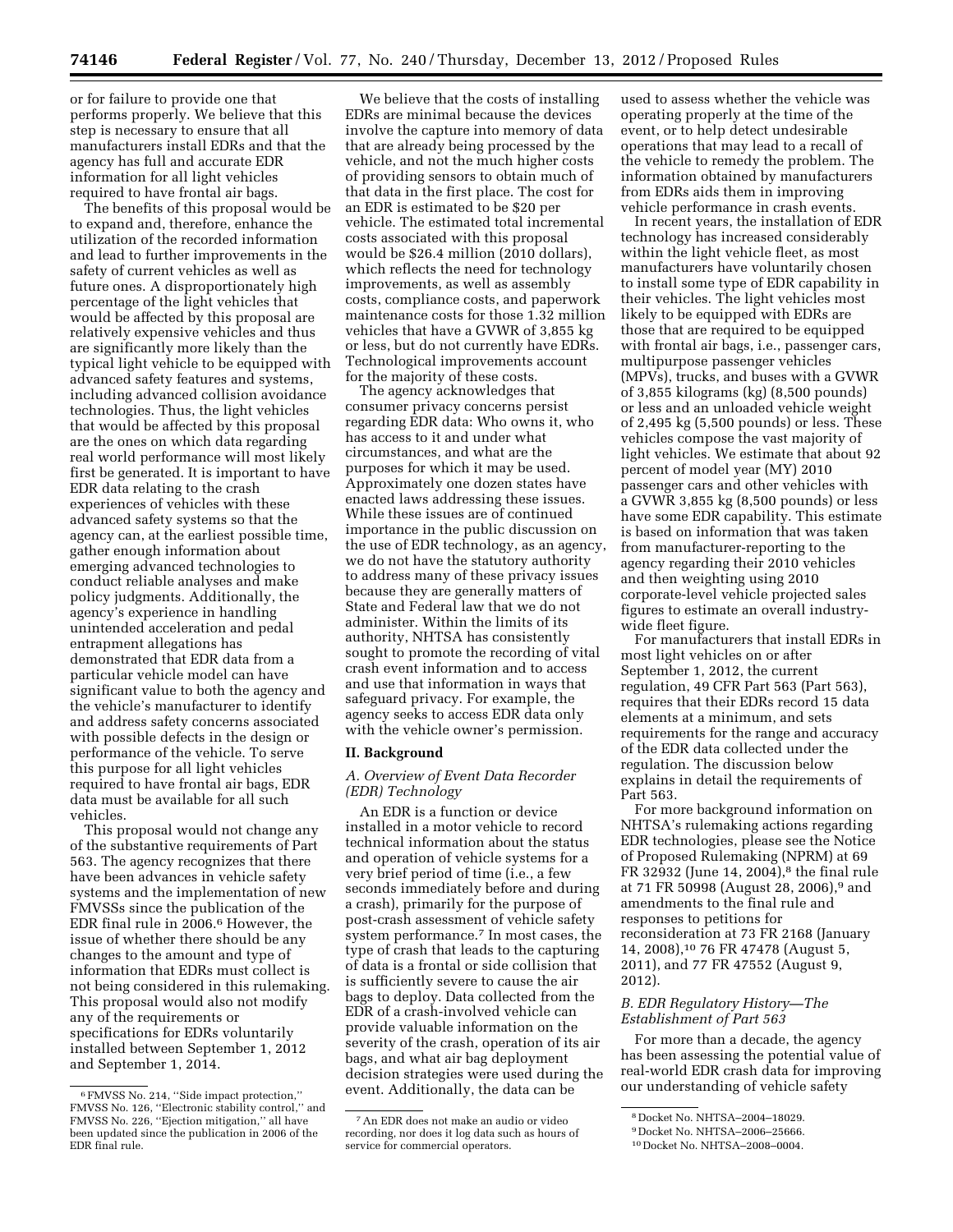system performance and our analysis of vehicle crashes. Several years ago, NHTSA working groups 11 examined data elements for the purpose of identifying the most useful set of crash data to aid the agency in achieving its goal of reducing highway deaths.

On August 28, 2006, following public notice and comment, the agency's early research efforts culminated in the publication of a final rule that established Part 563.12 Part 563 establishes uniform performance requirements for the accuracy, collection, storage, survivability, and retrievability of that set of onboard motor vehicle crash event data in passenger cars and other light vehicles equipped with EDRs.

In response to petitions for reconsideration, the agency amended Part 563 in January 2008 to make several technical changes to the regulatory text and to set a later compliance date of September 1, 2012.<sup>13</sup> The new compliance date helped manufacturers to avoid incurring significant redesign costs for EDR system architectures outside of the normal product cycle. Again in response to petitions for reconsideration, the agency amended Part 563 on August 5, 2011, to revise the acceleration data elements, clarify the event storage definition and make other minor technical modifications.<sup>14</sup> Finally, in response to further petitions for reconsideration, the agency amended Part 563 on August 9, 2012, to revise the steering input data element and delay the compliance date for the data clipping flag requirement.15

#### *C. Summary of Part 563*

Part 563 regulates EDR-equipped vehicles by specifying a minimum core set of required data elements and accompanying range, accuracy, and resolution requirements for those elements. The regulation also specifies requirements for vehicle manufacturers

12 71 FR 50998, 51043 (Aug. 28, 2006), *amended*  73 FR 2168, 2179 (Jan. 14, 2008), *corrected* 73 FR 8408 (Feb. 13, 2008), *amended* 76 FR 47478 (August 5, 2011), *amended* 77 FR 47552 (August 9, 2012).

13 73 FR 2168 (Jan. 14, 2008), *corrected* 73 FR 8408 (Feb. 13, 2008). Vehicles that are manufactured in two or more stages, or that are altered after having been previously certified to the Federal motor vehicle safety standards (FMVSS), have a compliance date of September 1, 2013.

14 76 FR 47478.

15 77 FR 47552.

to make data retrieval tools and/or methods commercially available so that crash investigators and researchers are able to retrieve data from EDRs. Part 563 is technology-neutral, permitting the use of any available EDR technology that complies with the specified performance requirements.

Part 563 applies to passenger cars, MPVs, trucks, and buses with a GVWR of 3,855 kg (8,500 pounds) or less and an unloaded vehicle weight of 2,595 kg  $(5,500$  pounds) or less,<sup>16</sup> that are voluntarily equipped with an event data recorder. It also applies to manufacturers of these vehicles, who must ensure the commercial availability of data retrieval tools. The regulation became effective on September 1, 2012.17

### 1. Data Elements Recorded

Part 563 specifies minimum requirements for the types of data that EDR-equipped vehicles are required to record. In all, there are 15 data elements that must be recorded during the interval/time and at the sample rate specified in Table I of Part 563.18 Some of the required pre-crash data are vehicle speed, engine throttle position, brake use, driver safety belt status, and air bag warning lamp status. Some of the required crash data are measured changes in forward velocity (delta-V) and air bag deployment times.

In addition, a vehicle equipped with an EDR that records any of the 28 data elements listed in Table II of Part 563, identified as ''if recorded,'' must capture and record information according to the minimum interval/time and at the sample rate specified in that table.<sup>19</sup> There are two data elements listed in Table II, identified as ''if equipped.'' If a vehicle carries this equipment, it must record the specified information (i.e., ''frontal air bag deployment, time to nth stage, driver'' and ''front air bag deployment, time to nth stage, right front passenger'').20

When retrieved, the data elements collected by the EDR pursuant to Tables I and II must be reported in accordance

18*See* 49 CFR 563.7, Table I.

19*See* 49 CFR 563.7, Table II. Examples of the ''if recorded'' data elements include lateral acceleration, longitudinal acceleration, stability control status, and frontal air bag suppression switch status.

20*See* 49 CFR 563.7, Table II. The ''frontal air bag deployment, time to nth stage'' data elements provide critical timing data for vehicles equipped with multi-stage air bags, which will help in assessing whether an air bag is deploying correctly during a crash (i.e., whether the sensors are functioning properly).

with the range, accuracy, and resolution requirements specified in Table III. Reported Data Element Format.21 All three tables have been included in Appendix A to this preamble.22

## 2. Data Retrieval

Part 563 requires that each vehicle manufacturer ensure, by licensing agreement or other means, the commercial availability of retrieval tool(s) for downloading or imaging the required EDR data.23 The data-imaging tool must be commercially available no later than 90 days after the first sale of the vehicle for purposes other than resale.24

3. Data Survivability and Crash Test Performance Requirements

To ensure that data are recorded in a crash and that the data survive the crash, EDRs must record and retain in retrievable condition certain data when the vehicles in which they are installed are tested in accordance with crash test procedures specified in Federal Motor Vehicle Safety Standard (FMVSS) Nos. 208, ''Occupant crash protection,'' and 214, ''Side impact protection.'' 25 These crash tests represent the modes of a majority of real-world crashes and severities observed. For example, several FMVSS No. 208 crash tests are performed at speeds of up to 56 km/h (35 mph), which represent the cumulative delta-V for 99 percent of frontal crashes.26 The EDR data must be retrievable for no less than 10 days after the crash test.

# *D. NHTSA's Validation of and Reliance on EDR Data in Its Crash Investigations Relating to Unintended Acceleration*

Based on the agency's experience with EDRs over the past decade, as well as with recent investigations of alleged unintended acceleration and pedal entrapment, the agency has found EDR data to be an important tool that provides valuable insight. EDR data provides vehicle-recorded pre-crash information, supplementing information obtained from the driver and physical evidence from the scene.

- 24*See* 49 CFR 563.12.
- 25*See* 49 CFR 563.10.

<sup>11</sup>*See* reports numbered DOT–HS–043334, *Event Data Recorders: Summary of Findings by the NHTSA EDR Working Group,* August 2001, Docket No. NHTSA–1999–5218–9; DOT–HS–809432, *Event Data Recorders: Summary of Findings by the NHTSA EDR Working Group Volume II, Supplemental Findings for Trucks, Motorcoaches, and School Buses,* May 2002, Docket No. NHTSA– 2000–7699–6.

<sup>16</sup>Walk-in van-type trucks or vehicles designed to be sold exclusively to the U.S. Postal Service are excluded from air bag and EDR requirements.

<sup>17</sup> 73 FR 2168 (Jan. 14, 2008).

<sup>21</sup>*See* 49 CFR 563.8, Table III. 22Table I and Table II were most recently amended by the August 5, 2011 final rule responding to petitions for reconsideration. 76 FR 47478. Table III was most recently amended by the August 9, 2012 final rule responding to petitions for reconsideration 77 FR 47552.

<sup>23</sup>The term ''imaging'' refers to the process by which the agency retrieves data from an EDR. When imaging the data on an EDR, the original data set remains intact and unchanged in the memory banks of the EDR.

<sup>26</sup>*See* 49 CFR 571.208; Docket No. NHTSA–2006– 26555–1, at 60.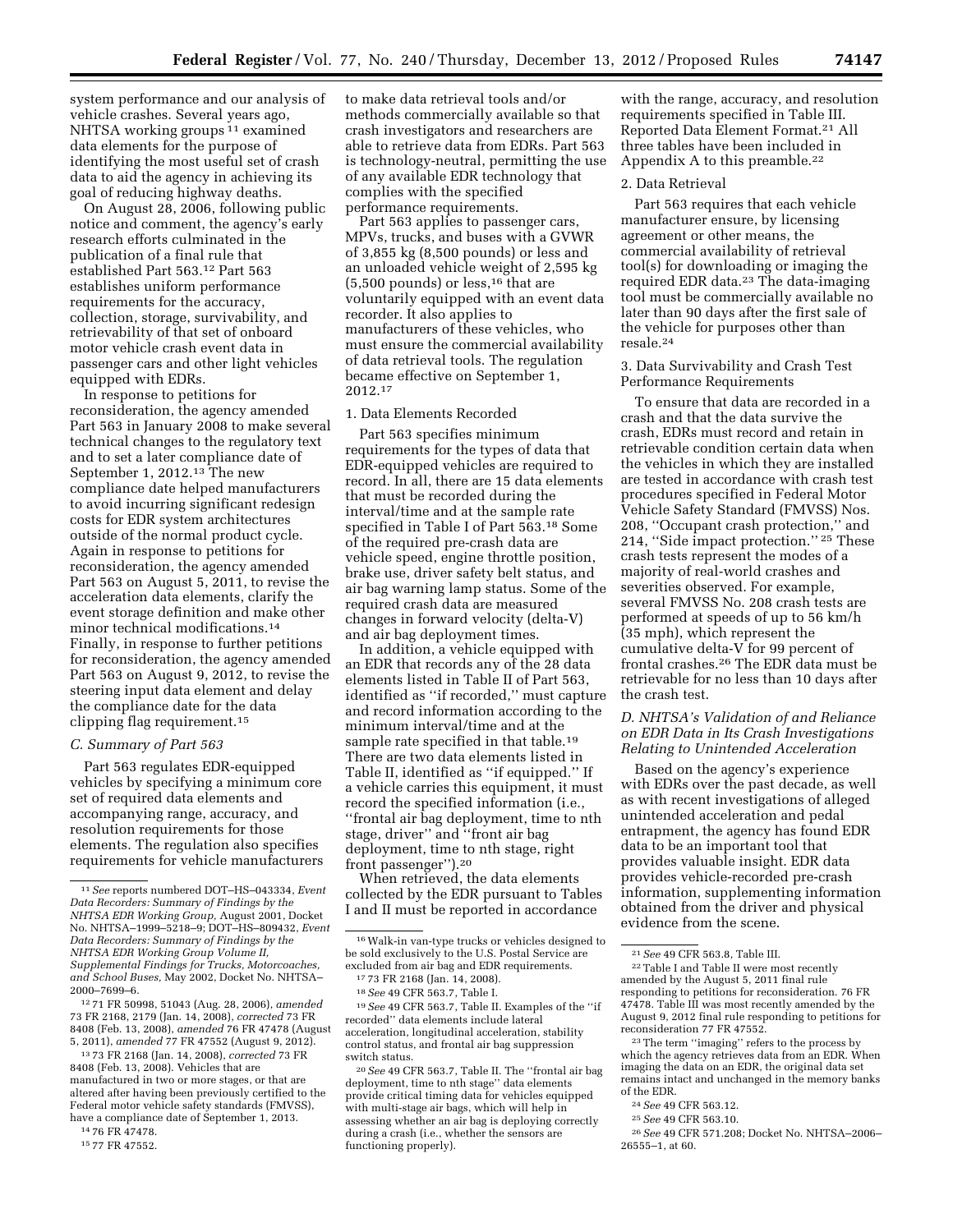A number of technical papers have been published on EDR accuracy in the crash test environment. Early studies focused on the full frontal barrier crash test environment where the reported EDR data was compared to instrumentation grade accelerometers mounted on the vehicle. Due to the limited availability of EDRs at that time, these studies were exclusively based on EDRs produced by General Motors. The studies reported a small amount of underestimation in the EDR delta-V reporting.27

More recent technical papers 28 have incorporated EDRs from other vehicle manufacturers, such as Ford and Toyota. They have also looked at a variety of impact scenarios including full frontal, offset frontal, side impact, and vehicle-to-vehicle angled tests. Better correlation between EDR and crash test delta-V were reported, particularly at higher impact speeds where more serious injuries occur. Accurate reporting of seat belt use and pre-crash data was also observed. The findings from these studies are generally consistent with the agency's experience to date; however, monitoring of EDR performance will continue as more vehicle manufacturers incorporate EDRs into the fleet. Furthermore, the agency continues to emphasize that EDRs provide one valuable piece of information, along with on-site

Comeau, J.L., German, A., & Floyd, D., ''Comparison of Crash Pulse Data from Motor Vehicle Event Data Recorders and Laboratory Instrumentation,'' Canadian Multidisciplinary Road Safety Conference XIV, 2004.

28Niehoff, P., Gabler, H.C., Brophy, J., Chidester, C., Hinch, J., & Ragland C., ''Evaluation of Event Data Recorders in Full Systems Crash Tests,'' 19th International Technical Conference on the Enhanced Safety of Vehicles, 2005.

Gabler, H.C. & Hinch, J., ''Characterization of Advanced Air Bag Field Performance Using Event Data Recorders,'' 20th International Technical Conference on the Enhanced Safety of Vehicles, Paper 07–0349, 2007.

DaSilva, M., ''Engineering Analysis of EDR Data in NHTSA's NASS CDS Database,'' Presentation at the Society of Automotive Engineers Government/ Industry Meeting, Washington, DC, 2007.

Gabler, H.C. & Hinch, J., ''Preliminary Evaluation of Advanced Air Bag Field Performance Using Event Data Recorders,'' DOT HS 811 015, August 2008.

Bare, C., Everest, B., Floyd, D., & Nunan, D., ''Analysis of Pre-Crash Data Transferred over the Serial Data Bus and Utilized by the SDM–DS Module,'' Society of Automotive Engineers, 2011. evidence, needed to reconstruct crash events.

In March 2010, the agency began to obtain data from Toyota EDRs as part of its inquiry into allegations of unintended acceleration (UA), and as follow-up to the recalls of some Toyota models for sticking and entrapped accelerator pedals.29 The agency conducted a thorough process of validating the accuracy of Toyota's EDR data and has high confidence in the accuracy of the data recovered.30 In the NHTSA report<sup>31</sup> on the analysis and findings concerning UA in vehicles manufactured by Toyota, the validation efforts were described. The validation work was extensive and ultimately NHTSA established a high level of confidence in the veracity of pre-crash data recovered from Toyota's EDRs. Those data were found to be very valuable when considered in concert with the physical facts of a given incident.

When the agency received an allegation of UA or pedal entrapment, it interviewed the complainant and obtained permission for agency investigators to inspect the vehicle and, if it was EDR-equipped, attempted to download any data on the EDR.32 NHTSA investigators also visited the location of the alleged incident to evaluate the complaint fully.<sup>33</sup> Complainants might state that while coming to an intersection, the vehicle suddenly accelerated without warning, resulting in a crash, or while driving on the highway, the vehicle continued to accelerate without the complainant's having stepped on the accelerator pedal and the brakes would not stop the vehicle.

Typically, EDRs store data specific to the dynamic state of the vehicle just prior to a crash, the performance of the air bag system in a crash, and a deceleration trace. The EDRs in Toyota vehicles examined by NHTSA captured vehicle speed, accelerator pedal voltage, brake light switch status, and engine

31Technical Assessment of Toyota Electronic Throttle Control (ETC) Systems, February 2011, page 43 (footnotes omitted). *[http://www.nhtsa.gov/](http://www.nhtsa.gov/staticfiles/nvs/pdf/NHTSA-UA_report.pdf) [staticfiles/nvs/pdf/NHTSA–UA](http://www.nhtsa.gov/staticfiles/nvs/pdf/NHTSA-UA_report.pdf)*\_*report.pdf.* 

32Not all of the vehicles for which the agency received consumer complaints were equipped with EDRs or had EDRs capable of capturing pre-crash data.

33The agency does not limit its follow-up investigations to consumers whose vehicles are equipped with EDRs.

revolutions per minute (rpm) at five, one-second intervals prior to a crash. A sixth and final interval of data was recorded at algorithm enable or when the EDR sensed an impact. While noncrash impacts such as curb and pothole strikes might enable an EDR algorithm and cause it to store data, aggressive throttle application or braking (without impact) would not enable the EDR.

For further information on the agency's field inspections of recent crashes alleging one or more forms of UA and the contribution of EDR data to the agency's investigations, please see *Technical Assessment of Toyota Electronic Throttle Control (ETC) Systems, February 2011.*34

# **III. Proposal**

#### *A. Overview*

1. Overall Plan for Reviewing and Upgrading EDR Requirements

Based on its experience with EDR data in the unintended acceleration studies and on the potential role of EDR data in investigations of future vehicles and technologies, the agency has been reviewing the requirements of Part 563 and assessing whether the applicability of the requirements should be expanded or the capabilities of EDRs should be increased. NHTSA plans on publishing an advance notice of proposed rulemaking in the near future to explore the potential for, and future utility of, capturing additional EDR data in light vehicles.

#### 2. This Proposal

The agency proposes a new FMVSS, FMVSS No. 405, ''Event data recorders,'' which would mandate the installation of EDRs in most light vehicles manufactured on or after September 1, 2014. This proposal would also require that the vehicles meet the requirements for data elements, data format, and data capture contained in Part 563. Additionally, this proposal would require compliance with the crash test performance and survivability requirements in Part 563. This would mean that the data elements required by the regulation, with certain exceptions, must be recorded in the format specified by the regulation, exist at the completion of the crash test, and be retrievable by the methodology specified by the vehicle manufacturer. This proposal would also require manufacturers to comply with the requirements for such data retrieval tools listed in § 563.12. Finally, this

<sup>27</sup>Chidester A.B., Hinch J., & Roston, T.A., ''Real World Experience with Event Data Recorders,'' 17th International Technical Conference on the Enhanced Safety of Vehicles, 2001.

Lawrence, J.M., Wilkinson, C.C., King, D.J., Heinrichs, B.E., & Siegmund, G.P., ''The Accuracy and Sensitivity of Event Data Recorders in Low-Speed Collisions,'' Society of Automotive Engineers, 2003.

<sup>29</sup>*See* for Pedal Entrapment: NHTSA Recall Nos. 06V–253, 07E–082, 09V–388, and 10V–023. *See* for Sticking Pedals: NHTSA Recall No. 10V–017.

<sup>30</sup>Event Data Recorder-Pre Crash Data Validation of Toyota Products. February 2011 (NHTSA–NVS– 2011–ETC–SR07). *[http://www.nhtsa.gov/staticfiles/](http://www.nhtsa.gov/staticfiles/nvs/pdf/NHTSA-Toyota_EDR_pre-crash_validation.pdf) [nvs/pdf/NHTSA-Toyota](http://www.nhtsa.gov/staticfiles/nvs/pdf/NHTSA-Toyota_EDR_pre-crash_validation.pdf)*\_*EDR*\_*precrash*\_*[validation.pdf.](http://www.nhtsa.gov/staticfiles/nvs/pdf/NHTSA-Toyota_EDR_pre-crash_validation.pdf)* 

<sup>34</sup>*See<http://www.nhtsa.gov/UA>* for the reports related to the agency's investigation into Toyota's electronic throttle system and unintended acceleration.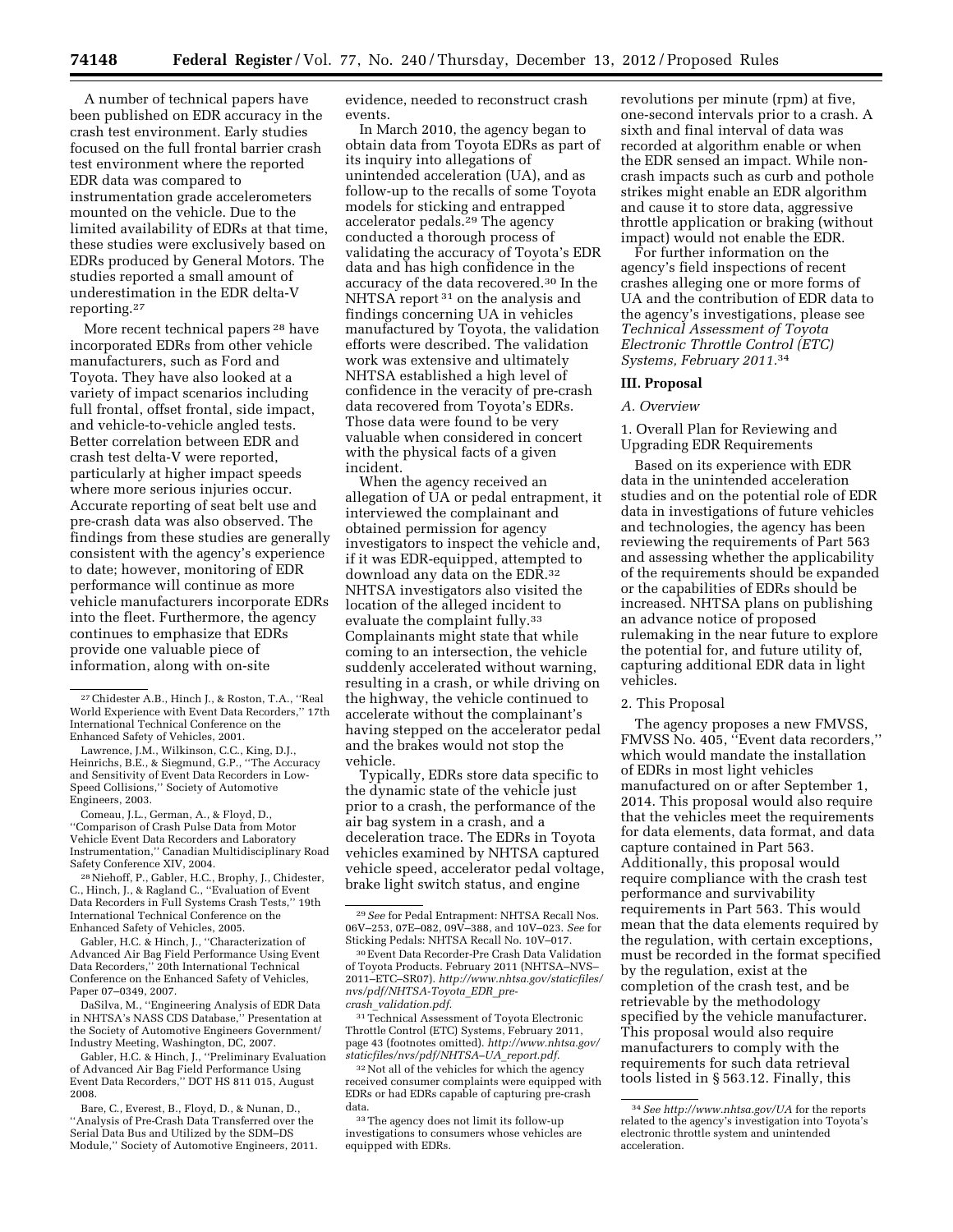proposal would require that the owner's manual in each vehicle contain the statement regarding EDRs required by § 563.11.

A key priority of this NPRM is for the agency to require EDRs in light vehicles with a GVWR of 3,855 kg or less and an unloaded vehicle weight of 2,595 kg or less, without disrupting the initiative and efforts of those manufacturers who already have voluntarily installed Part 563 compliant EDRs. Accordingly, we are not now proposing any modifications to Part 563 itself, e.g., not to any EDR data elements, data capture and format requirements, data retrieval specifications, or data survivability and crash test requirements. Likewise, we are not proposing revisions to the definitions section of Part 563.

The agency recognizes that that there have been advances in vehicle safety systems and the phase-in of new FMVSSs since the publication of the EDR final rule in 2006.35 However, the issue of whether there should be any changes to the amount and type of information that EDRs must collect is not being considered in this rulemaking. Any significant revision to the substantive components of Part 563 is outside the scope of this NPRM.

# *B. Reasons To Mandate the Installation of EDRs*

In the 2006 EDR final rule, the agency chose not to mandate installation of EDRs at that time for purposes of encouraging the voluntary development and installation of EDRs and alleviating costs on automobile manufacturers and consumers. Although we did not mandate EDRs in 2006, we stated that it was our intention that their use continue to expand.36

The agency explained further that the ''marketplace appears to be adopting EDRs and we do not currently see a need to mandate their installation.''37 The agency gave the following reasons for reaching this conclusion:

The challenge for NHTSA has been to devise an approach that would encourage broad application of EDR technologies in motor vehicles and maximize the usefulness of EDR data for the medical community, researchers, and regulators, without imposing unnecessary burdens or hampering future improvements to EDRs.

\* \* \* We believe that the industry's voluntary development and installation of

36 71 FR 50998 at 51010 (Aug. 28, 2006).

\* \* \* \* \*

EDRs, combined with the standardization requirements in this rule, will be sufficient to meet the agency's and public's near term needs. \* \* \*

\* \* \* [A]dopting a rule mandating EDR installation would result in an unnecessary cost for automobile manufacturers and consumers. Since less expensive vehicles are not equipped with a databus, a rule mandating EDR installation would require manufacturers to install a databus in those vehicles. \* \* \*

\* \* \* \* \*

\* \* \* [W]e expect the extent of installation in new vehicles to continue increasing and to reach approximately 85 percent by model year 2010. \* \* \* [T]he new vehicles lacking an EDR in that model year will be primarily those manufactured either in Germany or Korea. As Korea has expressed interest in the development of an EDR standard under the International Standards Organization, it appears that Korean built vehicles also might eventually be voluntarily equipped with EDRs.

\* \* \* We believe that the current level of EDR installation, combined with our standardization requirement, will yield data of statistical significance. \* \* \*

We will monitor future increases in the extent of installation of EDRs and revisit this issue if appropriate.38

Thus, the agency did not deem it necessary to propose to require the installation of EDRs, but remained open to considering this in the future. We are now revisiting that decision and the reasons given to support it. The agency has tentatively reached different conclusions about the issues it discussed in its 2004 and 2006 explanations of its decision not to seek to mandate EDRs.

Our first line of reasoning for an EDR mandate is driven by a need to fully cover light vehicles required to have frontal air bags (those with a GVWR of 3,855 kg or less and an unloaded vehicle weight of 2,595 kg or less) in order to improve vehicle safety and aid the agency in investigating potential safety defects. Although the percentage of light vehicles voluntarily equipped with EDRs has steadily increased as anticipated, EDRs remain absent from about 8 percent of the current production of all light vehicles regulated by Part 563. We believe that EDRs will remain absent from these vehicles without a regulation.

While it remains true that the current and expected levels of voluntary installation of EDRs may be sufficient to generate data for assessing performance of the general vehicle population to support future rulemaking, the agency notes that many of the vehicles without EDRs are high end vehicles and that advanced safety technologies, including

advanced collision avoidance technologies, are typically first introduced on high end vehicles. Thus, it is particularly important to be able to obtain EDR data generated by the crash experience of these particular vehicles so that the agency has as much information about emerging advanced technologies as possible.

In its 2006 determination, the agency did not take into consideration the significant value that EDR data from a particular vehicle model can have, as subsequently shown in the recent Toyota unintended acceleration study, in aiding the agency in assessing the performance of that vehicle model in the course of a safety defect investigation. To serve this purpose, EDR data must be available for all applicable light vehicles.

Finally, the agency does not believe that a mandate whose practical effect would be to require the installation of EDRs would impose unnecessary burdens on less expensive vehicles or hamper future improvements to EDRs given that vehicle electronics on even the least expensive vehicles are much more sophisticated today than they were in 2004 and 2006.

## *C. Reasons To Place the Mandate in a Safety Standard*

As noted above, we are proposing to establish a new FMVSS that requires each light vehicle having a GVWR of 3,855 kg or less and an unloaded weight of 2,495 kg or less to be equipped with an EDR capable of recording, at a minimum, the data elements specified in Table I of section 563.7. These vehicles would also need to meet the data capture and data format requirements for these elements. FMVSS No. 405 would further require that these vehicles meet the crash test performance and survivability requirements in section 563.10 with respect to the required data elements. This would have the effect of requiring that all required data elements in Part 563, except engine throttle, engine RPM, and service brake status, be retrievable for 10 days after the specified crash test. Section 563.10(c) also specifies the use of the data retrieval tool in section 563.12, and FMVSS No. 405 would make such a tool mandatory by incorporating the requirements of section 563.12. Finally, FMVSS No. 405 would require that the owner's manual in each vehicle contain the statement regarding EDRs required by section 563.11. Although by virtue of being equipped with an EDR, the vehicles affected by this rule would still need to meet all other applicable requirements of Part 563, the expanded enforcement

<sup>35</sup>FMVSS No. 214, ''Side impact protection,'' FMVSS No. 126, ''Electronic stability control,'' and FMVSS No. 226, ''Ejection mitigation,'' all have been updated since the publication in 2006 of the EDR final rule.

<sup>37</sup> Ibid at 51011 (Aug. 28, 2006). 38 Ibid at 50999, 51010–11 (Aug. 28, 2006).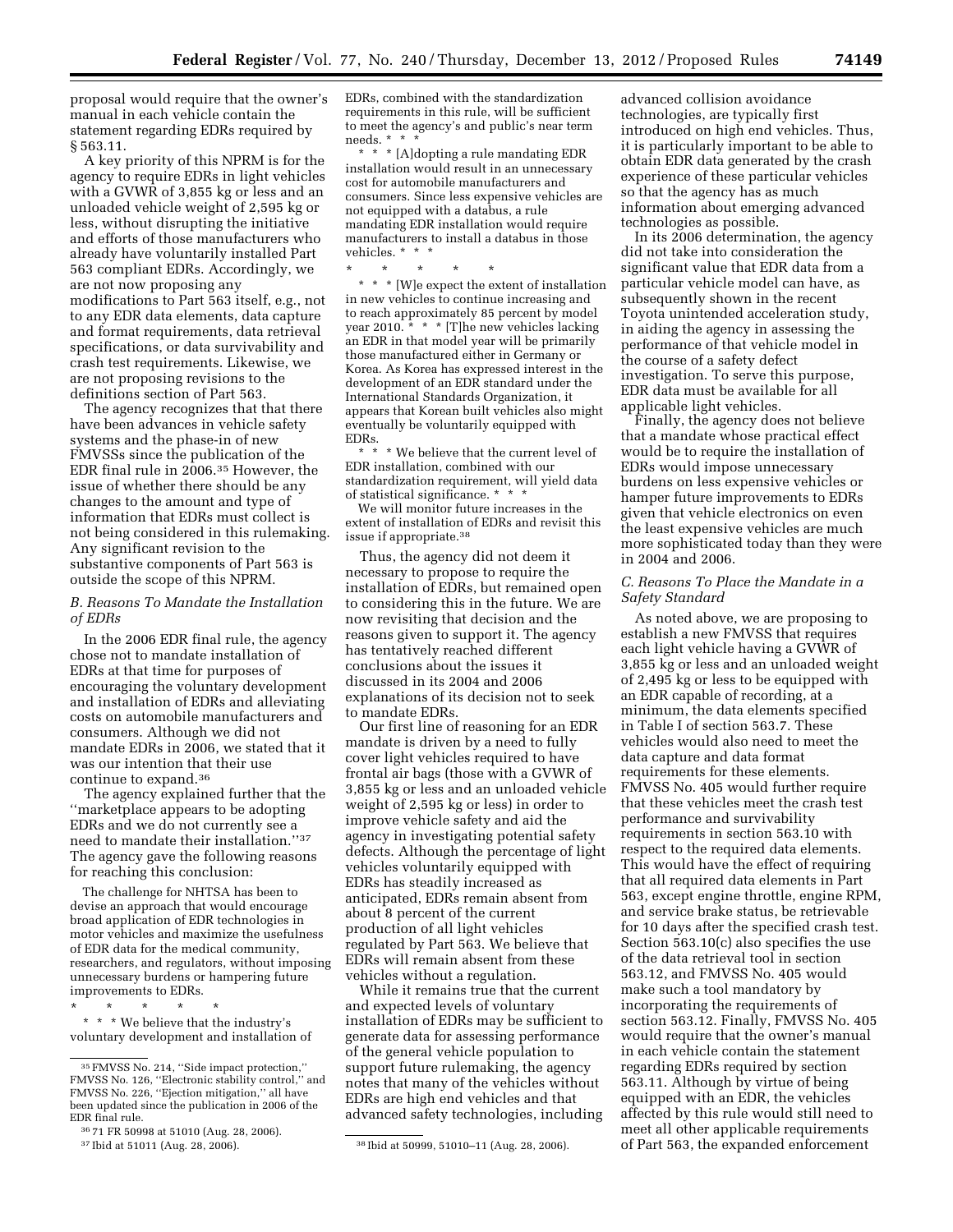authority available for a FMVSS, described below, would only apply to requirements listed in FMVSS No. 405.

NHTSA recognizes that it previously expressed the view that the requirements for voluntarily-installed EDRs should be placed in a regulation instead of in a standard:

Similar to our approach in the area of vehicle identification numbers, we decided to develop a general regulation for EDRs rather than a Federal motor vehicle safety standard. We did not believe it was appropriate to issue an FMVSS that would trigger the statute's recall and remedy provisions, because the benefits of EDRs are expected to be derivative from better crashrelated information, rather than having a direct impact on the safety of the individual vehicle equipped with an EDR. A failure to meet the EDR requirements would, however, be subject to an enforcement action.<sup>39</sup>

We have reconsidered that position in light of subsequent experience and in the different context of this rulemaking, which seeks to mandate the installation of EDRs. Our experience in addressing unintended acceleration and pedal entrapment allegations demonstrated the value that EDR data can have for the safety of current as well as future motor vehicles. EDR data from a particular vehicle model already on the road can aid NHTSA and the model's manufacturer in their efforts to identify and address safety concerns associated with possible defects in the design or performance of those vehicles.

As to our 2006 statement about a failure to meet EDR requirements being subject to an enforcement action, we note that there is more than one form of enforcement action. Collecting penalties is one. Seeking an injunction is another. We had the latter type of enforcement action in mind when making that statement.

Placing the mandate in a FMVSS, instead of Part 563, would expand our access to the Safety Act's enforcement authority, enabling us to assess civil penalties for failure to provide an EDR or for failure to provide one that performs properly. We believe that being able to avail ourselves of this authority is necessary to ensure that all manufacturers install EDRs and that the agency has full and accurate EDR information. Such information can be vital to an agency investigation seeking to determine whether there is a safety defect in vehicles that are being driven by consumers on the road and to agency efforts to assess the performance of advanced safety technologies for possible future regulatory action. Not having an EDR or not recording such

safety information has assumed even greater importance in the last several years and is far more consequential than a minor informational error, such as those involving the regulation on Vehicle Identification Numbers, for example.40

Failure to comply with a FMVSS would violate the prohibition in 49 U.S.C. 30112 against manufacturing for sale, selling, offering for sale, introducing or delivering for introduction in interstate commerce, or importing into the United States any motor vehicle that does not comply with any applicable FMVSS. It would also subject them to the recall and remedy provisions of 49 U.S.C. 30118 and 30120. In turn, violations of that prohibition or the recall and remedy provisions would be subject the violator to civil penalties under 49 U.S.C. 30165(a)(1).

For the reasons stated above, we tentatively conclude that placing the requirements, including the EDR requirement itself, in a FMVSS is better than placing the requirements in Part 563. We acknowledge, however, that placing all of the requirements in Part 563 is an alternative to placing them in a FMVSS. We seek comment on the relative merits of placing the requirements in a FMVSS versus in Part 563. The agency requests comments on (1) which, if any, portions of Part 563 should be moved to the new FMVSS and which portions should remain in Part 563, and (2) whether some provisions should be set out in full in both or at least be set out in full in one and be incorporated by reference in the other. Should FMVSS No. 405 require that only some of the Table I elements be recorded? Should the requirements for the optional data elements listed in Table II not be incorporated into FMVSS No. 405? Would it be preferable to simply rebadge Part 563 in its entirety as FMVSS No. 405? What would be the potential problems with such an approach? How do manufacturers verify or plan to verify EDRs meet the recording requirements of Table I and II elements in Part 563?

Because EDRs, unlike other safety equipment, do not directly mitigate the risk or severity of a crash, the agency is considering how the recall and remedy provisions of the Safety Act would apply to noncompliance with the proposed FMVSS. The agency notes that 49 U.S.C. § 30118(d) authorizes the Secretary to exempt individual

manufacturers from the recall and remedy provisions if the Secretary decides that a defect or noncompliance is inconsequential to motor vehicle safety.41 The Secretary has delegated this exemption authority to NHTSA. NHTSA established 49 CFR Part 556, *Exemption for Inconsequential Defect or Noncompliance,* to implement the statutory provisions concerning these exemptions. The agency requests comment on what factors the agency should consider, if the proposed FMVSS is adopted, in determining whether an identified noncompliance is inconsequential. Should any noncompliance with the proposed FMVSS be subject to remedy and recall? Should recall and remedy be limited to noncompliance with certain requirements, such as noncompliance with the Table I data element requirements or the crash survivability requirements? Should noncompliance with the optional data element requirements be considered inconsequential?

## *D. Privacy Issues*

The agency acknowledges that consumer privacy concerns persist regarding EDR data: Who owns it, who has access to it and under what circumstances, and what are the purposes for which it may be used. While these issues are of continued importance in the public discussion on the use of EDR technology, as an agency, we do not have the statutory authority to address many of these privacy issues because they are generally matters of State and Federal law that we do not administer. Currently, 13 states 42 have EDR laws to address vehicle owners' privacy and consumer concerns. Since 2006, more than a dozen other states have considered enacting similar legislation.

Within the limits of its authority, NHTSA has consistently sought to promote the recording of vital crash event information and to access and use that information in ways that safeguard privacy.

1. Agency Tailored EDR Performance Requirements To Minimize Data Gathering

Many of the public's concerns about EDRs appear to arise from

<sup>39</sup> 71 FR 50998, 51040 (August 28, 2006).

<sup>40</sup> 49 CFR Part 565. The requirements of that regulation were originally placed in a FMVSS, but subsequently moved in stages into their current location.

<sup>41</sup>The agency notes that the granting of an inconsequentiality petition exempts a manufacturer from the remedy and recall provisions, but provides no exemption from civil penalties under 49 U.S.C. 30165 for violations of § 30112.

<sup>42</sup>The states include: Arkansas, California, Colorado, Connecticut, Maine, Nevada, New Hampshire, New York, North Dakota, Oregon, Texas, Virginia, and Washington.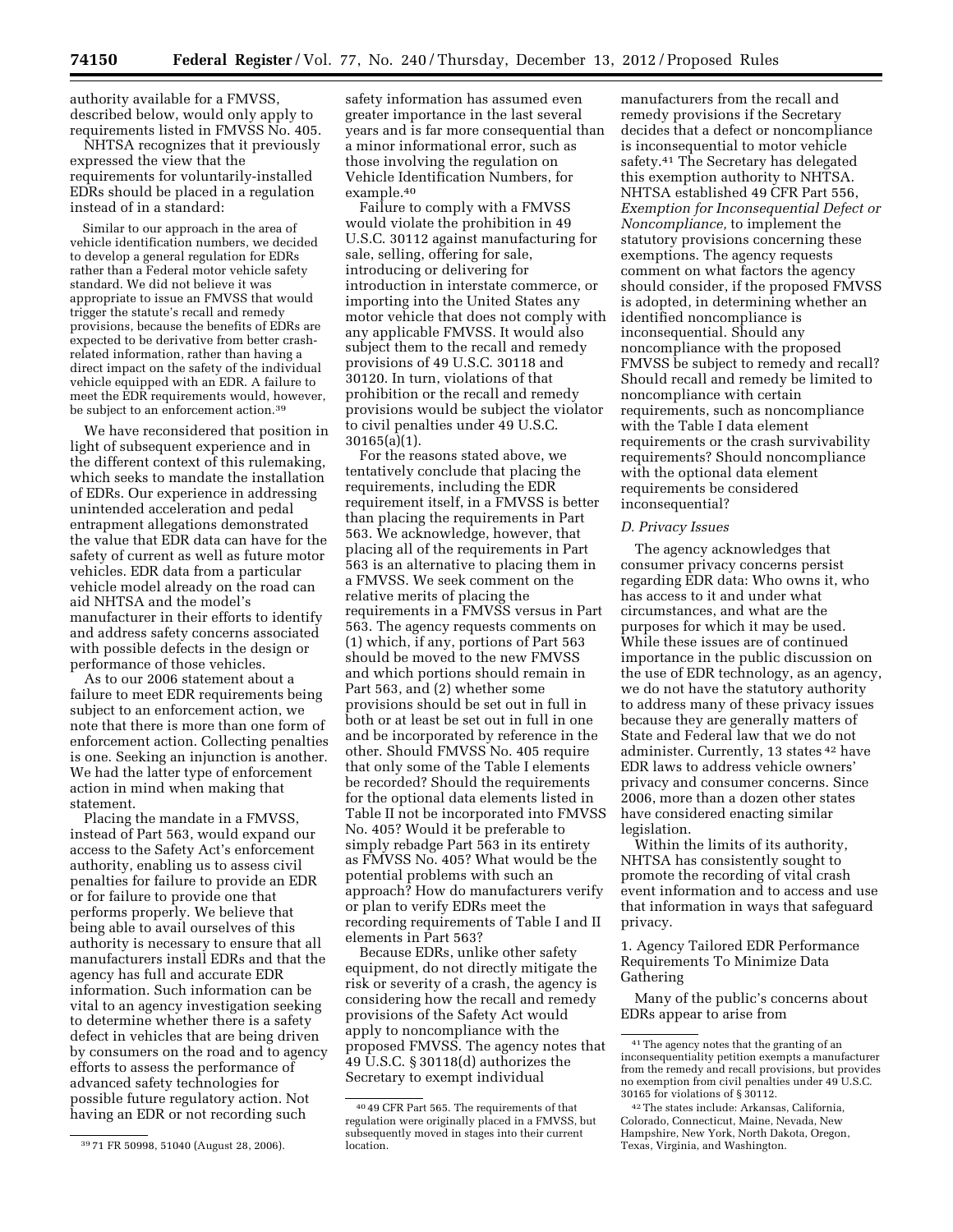misconceptions about how long and under what circumstances EDRs capture and permanently store data. Concerns raised in the past about EDRs and privacy arose from the misconceptions that EDRs record data for prolonged intervals and that they record personal information. We have sought, in developing and establishing the EDR requirements, to minimize the types of data recorded and the duration of any recording. We do not require the recording of data for prolonged intervals (i.e., several minutes) or audio/visual data that the public may associate with event data recorders in other modes of transportation. We believe that our objectives can be met by using a very brief snapshot of EDR data in the time period immediately surrounding a crash.

The EDR requirements we adopted standardize EDR data recording for an extremely short duration (i.e., a few seconds immediately before and during a crash). EDRs compliant with Part 563 requirements continuously record and seconds later erase data unless and until a frontal air bag or in some cases, a side air bag deploys. If no frontal or side air bag ever deploys, no data are ever permanently captured and stored.43 Other types of events can result in storage of data that can be overwritten by subsequent events. Data are only required to be locked and cannot be overwritten when an air bag deploys in a crash event. When recordable events do occur, EDRs only capture data for a few seconds. EDRs do not record any personal information. They do not record either location identification information or any audio or video data.

# 2. Agency Seeks Vehicle Owner Permission To Access EDR data

NHTSA does not have any authority to establish legally binding rules regarding the ownership or use of a vehicle's EDR data.44 Its authority to regulate safety performance of new vehicles, prohibit commercial entities from rendering federally required safety performance features inoperative and require the recalling and remedying of noncompliant vehicles and vehicles containing a safety related defect does not enable NHTSA to control who has access to the data, specify the circumstances in which access can be obtained, or regulate how those who obtain access to the data use it.

Nevertheless, the agency strives in its own actions relating to EDR

requirements and data to avoid or at least minimize any impacts on privacy. NHTSA's longstanding policy has been to treat EDR data as the property of the vehicle owner. (Note, however, that complications may arise when ownership of the vehicle or EDR is transferred after a crash.) For this reason, before we attempt to obtain EDR data in a crash investigation, our first step is always to obtain the vehicle owner's consent. Once we obtain EDR data, we take measures to protect all personally identifiable information (e.g., the vehicle identification number (VIN) may be associated with the identity of the vehicle owner), and we assure the vehicle owner that all such information will be held confidential. In handling EDR and related personal information, the agency carefully complies with applicable provisions of the Privacy Act of 1974, the Freedom of Information Act, and other statutory requirements that limit the disclosure of personal information by Federal agencies.

#### 3. Necessity of VIN Collection

Part 563 does not require the EDR in a motor vehicle to record that vehicle's VIN. However, for the reasons set forth in the next paragraph, when NHTSA collects the EDR data from a vehicle, the agency also separately collects the VIN of that vehicle. The following discussion explains why it is necessary for the agency to collect VIN in connection with EDRs, how the VIN is used by the agency, and the safeguards the agency takes related to avoid the release of the VIN.

Collecting the VIN is necessary to download and process the EDR data correctly. The commercial EDR download tools require a vehicle's VIN be inputted into the program in order to link the EDR data from that vehicle with parameters that ensure proper conversion of the data to a usable format. A partial VIN will not suffice for this purpose. The full VIN of a vehicle must be inputted into current EDR extraction tools as a key to ensure proper output and to account for running changes that may occur during a particular model year, thereby rendering it infeasible to use a shortened VIN.

# 4. Agency Protects VINs Needed To Download EDR Data

NHTSA takes care to protect the VINs that are collected along with EDR data. The VIN data identify the vehicle itself and do not provide name, address, or other personal identifier information regarding an individual. Further, EDR data alone cannot establish who was driving the vehicle at any given time

(e.g., vehicle owner or other individuals (either with or without permission)).

Nevertheless, NHTSA has taken steps to prevent the release of any VIN because it can be used in various commercially-available programs to determine the identity of the current owner of a vehicle. As a practical matter, information contained in these records that has the potential of indirectly identifying individuals is not made public by the agency, except as specifically required by law. Further, prior to the release of information from databases containing EDR data (usually aggregated reports), the agency strips out the last six characters of the VIN (i.e., the portion that would allow identification of a specific vehicle and, potentially by indirect means, the identity of the vehicle's current owner).

5. Agency Uses and Stores EDR Data in Ways To Preserve Privacy

In using EDR data, the agency takes the EDR-generated information that it collects and incorporates the information into large crash-related databases in order to gain a more comprehensive understanding of certain crash events. The information contained in these databases is not retrieved or retrievable by name or other individual identifier.

In light of the above, we believe that the agency has taken adequate steps to ensure individual privacy vis-á-vis its use of EDR data. Additional information on EDRs may be found on the agency's Web site where we address a range of EDR issues. The Web site is accessible at *<http://www.nhtsa.gov/EDR>*. For more background information on privacy issues related to EDRs, please see the NPRM at 69 FR 32932 (June 14, 2004), the final rule at 71 FR 50998 (August 28, 2006), and amendments to the final rule and response to petitions for reconsideration at 73 FR 2168 (January 14, 2008) and 76 FR 47478 (August 5, 2011).

### *E. Lead Time*

We are proposing an effective date of September 1, 2014. The agency estimates that approximately 92 percent of the light vehicle fleet is equipped with Part 563 compliant EDRs. The lead time we are proposing is sufficient to ensure that manufacturers of the remaining portion of the fleet that are not equipped with an EDR can redesign the data bus architecture, air bag control module, other electronic hardware and software calibration, conduct the requisite validation testing, and ensure that a tool that can retrieve the EDR data is commercially available. The proposed lead time should address the practical

<sup>43</sup>Side air bag deployments may result in permanent data capture under certain conditions. 44NHTSA did require a statement in owner's

manuals disclosing the existence and discussing the purpose of an EDR.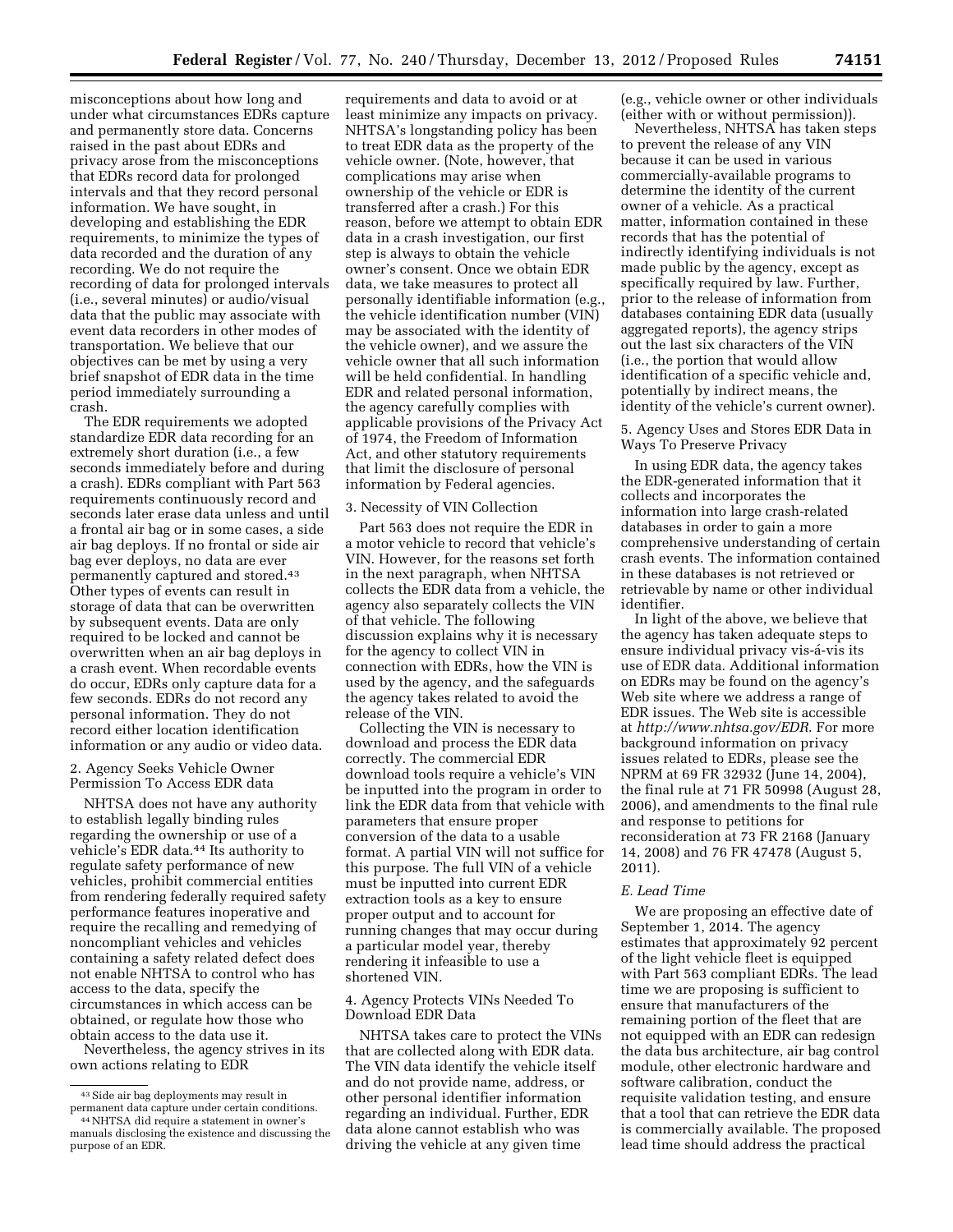concerns of small volume manufacturers and many new electric and hybrid electric manufacturers who are entering the market and who may not have been planning to install EDRs.

## *F. Benefits and Costs of This Proposal*

Mandating the installation of EDRs in light vehicles required to have frontal air bags would provide for a standardized set of EDR data elements and formats throughout most of the light vehicle fleet rather than on just those manufacturers who chose to voluntarily install EDRs. This would expand and, therefore, potentially enhance the utilization of the recorded information and lead to further improvements in the safety of current and future motor vehicles.

Although the benefits of this NPRM derive from expansion of EDR coverage, we will briefly review the general benefits related to EDRs. EDR data improve crash investigation and crash data collection quality to assist safety researchers, vehicle manufacturers, and the agency to understand vehicle crashes better and more precisely.45 While crash investigators gather insightful information about the dynamics of crashes, some of these parameters cannot be determined (such as anti-lock braking system or electronic stability control functioning status) or cannot be as accurately measured (such as the change in velocity) by traditional post-crash investigation procedures such as visually examining and evaluating physical evidence, e.g., the crash-involved vehicles and skid marks. Further, some vehicle crash dynamics related to rollover (such as roll angle, roll rate and normal acceleration) cannot be effectively estimated by crash investigators post-crash. Data collected by the EDR can provide a direct means for measuring these needed crash parameters.

Similarly, vehicle manufacturers are able to utilize EDRs in improving vehicle designs and developing more effective vehicle safety countermeasures. Additionally, many vehicle manufacturers are developing active safety systems (or crash avoidance systems) that assist drivers in reducing the likelihood of crash occurrence. EDR recorded pre-crash data (e.g., vehicle speed and engine

throttle) could be used to further improve active safety systems and reduce crash involvement rates. Additionally, the data can be used to assess whether the vehicle was operating properly at the time of the event, or to help detect undesirable operations.

Currently, Advanced Automatic Crash Notification (AACN) systems may make use of some of the Part 563 required data elements such as change in velocity, air bag deployments, and safety belt status to aid emergency response teams in assessing the severity of a crash and estimating the probability of serious injury before they arrive at the scene of the crash.46 Overall, we believe there are many safety-related benefits that would derive from requiring light vehicles to be equipped with EDRs.

In addition to the general benefits derived from EDR installation, there are benefits specific to this NPRM to mandate EDRs. As shown in the recent Toyota unintended acceleration studies, EDR data from a particular vehicle model can have significant value in aiding the agency in assessing the performance of that vehicle model and in determining the need for, or conducting, a safety defect investigation that may lead to a recall of the vehicle model for repair or replacement of problem parts or systems. To serve this purpose for all light vehicles required to have frontal air bags, EDR data must be available for those vehicles.

EDR data can also aid in the improvement in existing safety standards and the development of new ones. Many of the vehicles anticipated to continue to lack EDRs, absent a mandate, are high end vehicles that have advanced safety technologies, including advanced collision avoidance technologies. Such technologies are typically first introduced on high end vehicles. Thus, it is particularly important to be able to obtain EDR data generated by the crash experience of these particular vehicles.

The cost for an EDR is estimated to be \$20 per vehicle. The estimated total incremental costs associated with this proposal would be \$26.4 million (2010 dollars), which is measured from a baseline of 91.6 percent EDR installation to 100 percent installation, assuming the sale of 16.5 million light vehicles per year with a GVWR up to 4,536 kg. This cost reflects the need for technology improvements, as well as assembly costs, compliance costs, and paperwork maintenance costs for those 1.32 million vehicles with a GVWR of 3,855 kg or

less that do not have EDRs. Technological improvements account for the majority of these costs.

#### **IV. Rulemaking Analyses and Notices**

*A. Executive Orders 12866 and 13563 and DOT Regulatory Policies and Procedures* 

NHTSA has considered the potential impacts of this proposed rule under Executive Order 12866, ''Regulatory Planning and Review,'' and Executive Order 13563, ''Improving Regulation and Regulatory Review,'' and the Department of Transportation's regulatory policies and procedures. This document was reviewed by the Office of Management and Budget under those orders. This document has been determined to be significant under the Department's regulatory policies and procedures. While the potential cost impacts of the proposed rule are far below the level that would make this an economically significant rulemaking, the rulemaking addresses a topic of substantial public interest.

The agency has prepared a separate document addressing the benefits and costs for the proposed rule. A copy is being placed in the docket.

As discussed in that document and in the preceding sections of this NPRM, the crash data that would be collected by EDRs under the proposed rule would be extremely valuable for the advancement of vehicle safety by enhancing and facilitating crash investigations, the evaluation of safety countermeasures, advanced restraint and safety countermeasure research and development, certain safety defect investigations, and AACN. The improvements in vehicle safety will occur indirectly from the collection of crash data by EDRs. Since the establishment of Part 563 in 2006, the agency has observed an increasing percentage of light vehicles utilizing EDR technology, and researchers, vehicle manufacturers, AACN and emergency medical service (EMS) providers, government agencies, and other members of the safety community are using the EDR data in ways that contribute to overall vehicle safety. EDR data can also have significant value in aiding the agency in assessing the performance of particular vehicle models in determining the need for, or conducting, a safety defect investigation that may lead to a recall of the vehicle for repair or replacement of problem parts or systems, as was made evident in the recent UA investigations involving Toyota vehicles, discussed earlier in this NPRM.

<sup>45</sup>Since the beginning of EDR data collection at NHTSA (late 1999 through January 2010), over 7,600 EDRs have been imaged through our various programs. The programs include: the National Automotive Sampling System Crashworthiness Data System (NASS–CDS), the National Motor Vehicle Crash Causation Study (NMVCCS), Special Crash Investigations (SCI) and Crash Injury Research and Engineering Network (CIREN).

<sup>46</sup>We note, however, that AACN systems do not require a vehicle to be equipped with an EDR.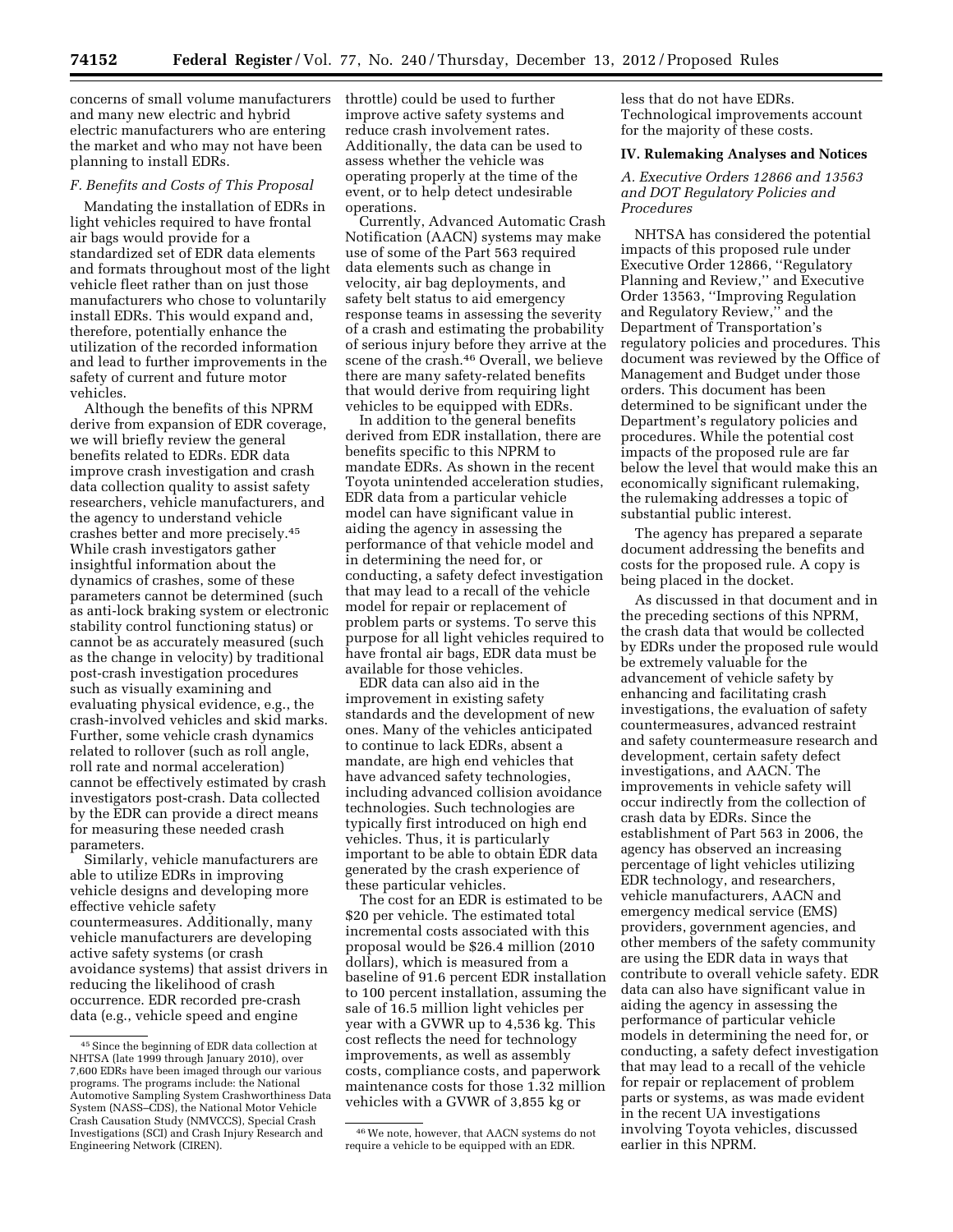We estimate that about 92 percent of new light vehicles are already equipped with EDRs. As discussed earlier, vehicle manufacturers have provided EDRs in their vehicles by adding EDR capability to their vehicles' air bag control systems. The costs of EDRs have been minimized, because they involve the capture into memory of data that is already being processed by the vehicle, and not the much higher costs of sensing much of that data in the first place.

The costs of the proposed rule would be the incremental costs for vehicles currently not equipped with EDRs to comply with the proposed EDR mandate and Part 563's requirements. We estimate the total annual costs of the proposed rule to be \$26.4 million. While the potential costs include technology costs, paperwork maintenance costs,47 and compliance costs, the paperwork maintenance and compliance costs are estimated to be negligible. The proposal would not require additional sensors to be installed in vehicles, and the major technology cost would result from a need to upgrade memory chips and hardware for housing the recorded data. The total cost for the estimated 1.2 million vehicles that do not have an EDR to comply with the proposed mandate and Part 563 requirements is estimated to be \$26.4 million (2010 dollars). A complete discussion of how NHTSA arrived at these costs may be found in the separate document on benefits and costs.

# *B. Regulatory Flexibility Act*

NHTSA has considered the impacts of this rulemaking action under the Regulatory Flexibility Act (5 U.S.C. 601 *et seq.*). We certify that the proposed amendment would not have a significant economic impact on a substantial number of small entities.

The following is the agency's statement providing the factual basis for the certification (5 U.S.C. 605(b)). If adopted, the proposal would directly affect motor vehicle manufacturers, second stage or final manufacturers, and alterers. SIC code number 3711, Motor Vehicles and Passenger Car Bodies, prescribes a small business size standard of 1,000 or fewer employees. SIC code No. 3714, Motor Vehicle Part and Accessories, prescribes a small business size standard of 750 or fewer employees.

Nine motor vehicle manufacturers affected by this proposal would qualify as a small business, as identified in the

Preliminary Regulatory Evaluation.48 Most of the intermediate and final stage manufacturers of vehicles built in two or more stages and alterers have 1,000 or fewer employees. However, these small businesses adhere to original equipment manufacturers' instructions in manufacturing modified and altered vehicles. Based on our knowledge, original equipment manufacturers do not permit a final stage manufacturer or alterer to modify or alter sophisticated devices such as air bags or EDRs. Therefore, multistage manufacturers and alterers would be able to rely on the certification and information provided by the original equipment manufacturer. Accordingly, there would be no significant impact on small businesses, small organizations, or small governmental units by these amendments. For these reasons, the agency has not prepared a preliminary regulatory flexibility analysis.

# *C. Executive Order 13132 (Federalism)*

NHTSA has examined today's proposal pursuant to Executive Order 13132 (64 FR 43255, August 10, 1999). Because multiple States have enacted laws related to EDRs and may thus have a particular interest in this rulemaking, NHTSA has initiated efforts to consult with associations representing officials of those States 49 to obtain their views of the impact, if any, of this proposed rulemaking.

NHTSA rules can preempt in two ways. First, the National Traffic and Motor Vehicle Safety Act contains an express preemption provision: When a motor vehicle safety standard is in effect under this chapter, a State or a political subdivision of a State may prescribe or continue in effect a standard applicable to the same aspect of performance of a motor vehicle or motor vehicle equipment only if the standard is identical to the standard prescribed under this chapter.50 It is this statutory command by Congress that preempts any non-identical State legislative and administrative law addressing the same aspect of performance. Thus, to the extent that aspects of EDR performance would be addressed by a safety standard, States would be expressly preempted by section 30103(b)(1) from adopting or maintaining any nonidentical statute or regulation addressing those aspects of

performance. With respect to this proposal, such aspects would include State EDR technical requirements requiring that EDRs record specific data elements, and/or requiring EDRs to meet specific technical performance or survivability requirements. Further, it is our view that any State laws or regulations that imposed, for the types of EDRs addressed by this proposal, additional disclosure requirements on vehicle manufacturers or dealers would likewise create a conflict and therefore be preempted. The disclosure requirements in Part 563, which we are proposing to incorporate into FMVSS No. 405, require a statement in the owner's manual to make the operator aware of the presence, function, and capabilities of the EDR. We believe that inconsistent or additional State disclosure requirements would frustrate the purposes of our regulation by potentially creating confusion or information overload, thereby reducing the benefit of the required statement.

In promulgating Part 563, the agency stated that it was our intent to provide one consistent set of requirements, including a specified statement in the owner's manual, for vehicles equipped with EDRs. In proposing to establish FMVSS No. 405, we continue to believe that this approach will enhance the quality of EDR data by standardizing the content, format, and accuracy of such data, thereby increasing its comparability and overall usefulness. We further believe that the standardized data will be of greater benefit for safety equipment analysis and crash reconstruction.

This proposed rule does not address certain other issues generally within the realm of State law, such as whether the vehicle owner owns the EDR data, how EDR data can be used/discovered in civil litigation, how EDR data may be used in criminal proceedings, whether EDR data may be obtained by the police without a warrant, whether EDR data may be developed into a drivermonitoring tool, and the nature and extent that private parties (including insurance companies, car rental companies, and automobile manufacturers) will have or may contract for access to EDR data.

The express preemption provision described above is subject to a savings clause under which ''[c]ompliance with a motor vehicle safety standard prescribed under this chapter does not exempt a person from liability at common law.'' 51 Pursuant to this provision, State common law tort causes of action against motor vehicle

<sup>47</sup>These paperwork maintenance costs consist of the costs to modify the owner's manual with the required statement specified in 49 CFR 563.11.

<sup>48</sup>The docket for this NPRM contains the Preliminary Regulatory Evaluation for FMVSS No. 405, Event Data Recorders (EDRs).

<sup>49</sup>The states include: Arkansas, California, Colorado, Connecticut, Maine, Nevada, New Hampshire, New York, North Dakota, Oregon, Texas, Virginia, and Washington. 50 49 U.S.C. 30103(b)(1). 51 49 U.S.C. 30103(e).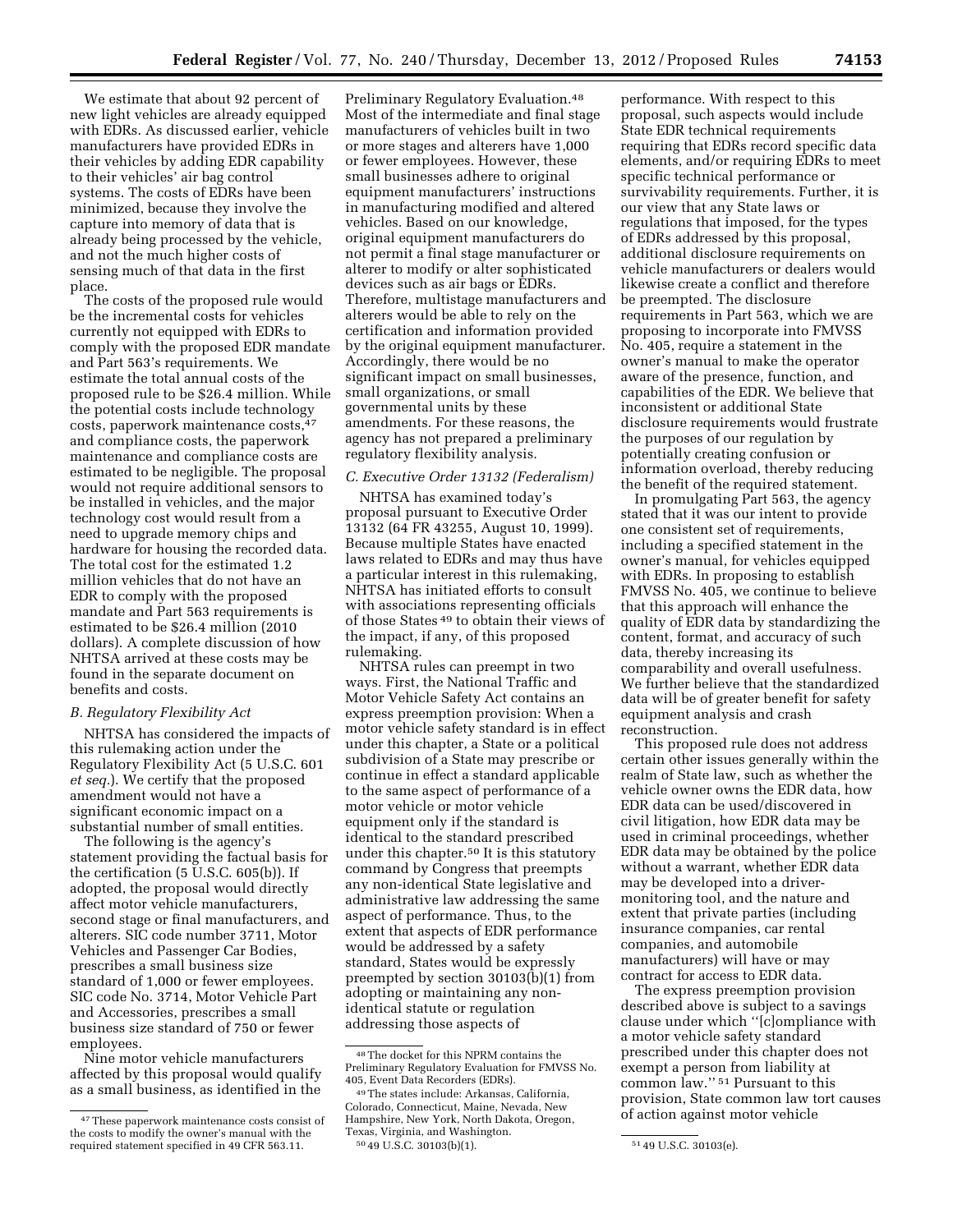manufacturers that might otherwise be preempted by the express preemption provision are generally preserved. However, the Supreme Court has recognized the possibility, in some instances, of implied preemption of such State common law tort causes of action by virtue of NHTSA's rules, even if not expressly preempted. This second way that NHTSA rules can preempt is dependent upon there being an actual conflict between an FMVSS and the higher standard that would effectively be imposed on motor vehicle manufacturers if someone obtained a State common law tort judgment against the manufacturer, notwithstanding the manufacturer's compliance with the NHTSA standard. Because most NHTSA standards established by an FMVSS are minimum standards, a State common law tort cause of action that seeks to impose a higher standard on motor vehicle manufacturers will generally not be preempted. However, if and when such a conflict does exist—for example, when the standard at issue is both a minimum and a maximum standard the State common law tort cause of action is impliedly preempted. See *Geier* v. *American Honda Motor Co.,*  529 U.S. 861 (2000).

Pursuant to Executive Order 13132 and 12988, NHTSA has considered whether this rule could or should preempt State common law causes of action. The agency's ability to announce its conclusion regarding the preemptive effect of one of its rules reduces the likelihood that preemption will be an issue in any subsequent tort litigation.

To this end, the agency has examined the nature (e.g., the language and structure of the regulatory text) and objectives of today's rule and finds that this rule, like many NHTSA rules, prescribes only a minimum safety standard. The agency does not anticipate any State common law tort judgments concerning EDRs that could create any actual conflict. Without any conflict, there could not be any implied preemption of a State common law tort cause of action.

# *D. Executive Order 12988 52 (Civil Justice Reform)*

This proposed rule would not have any retroactive effect. Under section 49 U.S.C. 30103, whenever a Federal motor vehicle safety standard is in effect, a state may not adopt or maintain a safety standard applicable to the same aspect of performance which is not identical to the Federal standard, except to the extent that the state requirement imposes a higher level of performance

and applies only to vehicles procured for the state's use. General principles of preemption law would apply, however, to displace any conflicting state law or regulations. If the proposed rule were made final, there would be no requirement for submission of a petition for reconsideration or other administrative proceedings before parties could file suit in court.

### *E. Paperwork Reduction Act*

Under the Paperwork Reduction Act of 1995 (PRA) (44 U.S.C. 3501, *et seq.*), Federal agencies must obtain approval from the Office of Management and Budget (OMB) for each collection of information they conduct, sponsor, or require through regulations. This proposal would mandate the installation of EDR devices in most light vehicles manufactured after September 1, 2014, and would require such vehicles to meet the EDR requirements contained in Part 563.

In compliance with the PRA, we announce that NHTSA is seeking comment on a new information collection.53

*Agency:* National Highway Traffic Safety Administration (NHTSA).

*Title:* Event Data Recorders. *Type of Request:* New collection. *OMB Control Number:* Not assigned. *Form Number:* The collection of this

information uses no standard form. *Requested Expiration Date of* 

*Approval:* Three years from the date of approval.

*Summary of the Collection of Information:* 

NHTSA is proposing to create a new FMVSS in Part 571 that would require vehicle manufacturers to install EDRs in most light vehicles manufactured on or after September 1, 2014. The EDRs in those vehicles would be required by the new standard to meet the data elements, data capture and format, data retrieval, and data crash survivability requirements of Part 563, the existing regulation setting forth requirements for voluntarily-installed EDRs. This proposal would also require manufacturers to comply with the Part 563 requirements for ensuring the availability of EDR data retrieval tools and the requirement that the owner's manual in each vehicle contain a specified statement regarding EDRs.

Description of the Need for the Information and Use of the Information

The agency believes that requiring all light vehicles to be equipped with EDRs would help improve vehicle safety for consumers, while imposing relatively few costs on the automobile industry. EDR data are used to improve crash investigation and crash data collection quality to assist safety researchers, vehicle manufacturers, and the agency to understand vehicle crashes better and more precisely. Similarly, vehicle manufacturers are able to utilize EDRs in improving vehicle designs and developing more effective vehicle safety countermeasures, and EDR data may be used by AACN systems to aid emergency response teams in assessing the severity of a crash and estimating the probability of serious injury.

Additionally, the agency's experience in handling unintended acceleration and pedal entrapment allegations over the past year has demonstrated that if a vehicle is equipped with an EDR, the data from that EDR can improve the ability of both the agency and the vehicle's manufacturer to identify and address safety concerns associated with possible defects in the design or performance of the vehicle. Moreover, this proposal to mandate EDRs across the entire light vehicle fleet would contribute to advancements in the designs, particularly with respect to occupant restraints and other safety systems, of future vehicles.

#### Description of the Likely Respondents

The respondents are manufacturers of passenger cars, multipurpose passenger vehicles, trucks, and buses having a GVWR of 3,855 kg (8,500 pounds) or less and an unloaded vehicle weight of 2,495 kg (5,500 pounds). The agency estimates that there are approximately 30 such manufacturers.

Estimate of the Total Annual Reporting and Recordkeeping Burden Resulting From the Collection of Information

There are no annual reporting or recordkeeping burdens associated with this proposed rule. Vehicle manufacturers are not required to retain or report information gathered by EDRs because the devices themselves continuously monitor vehicle systems and determine when to record, retain, and/or overwrite information. The information is collected automatically by electronic means. Data are only required to be locked and cannot be overwritten when an air bag deploys in a crash event. When recordable events do occur, EDRs only capture data for a few seconds.

<sup>52</sup>Executive Order 12988 (February 5, 1996).

<sup>53</sup>As noted earlier in the preamble, most manufacturers are already voluntarily installing compliant EDRs and are already voluntarily collecting the specified information. Nevertheless, because voluntary compliance with a paperwork requirement is regarded under the Paperwork Reduction Act as proposing to require a new collection of information, NHTSA must comply with the Act.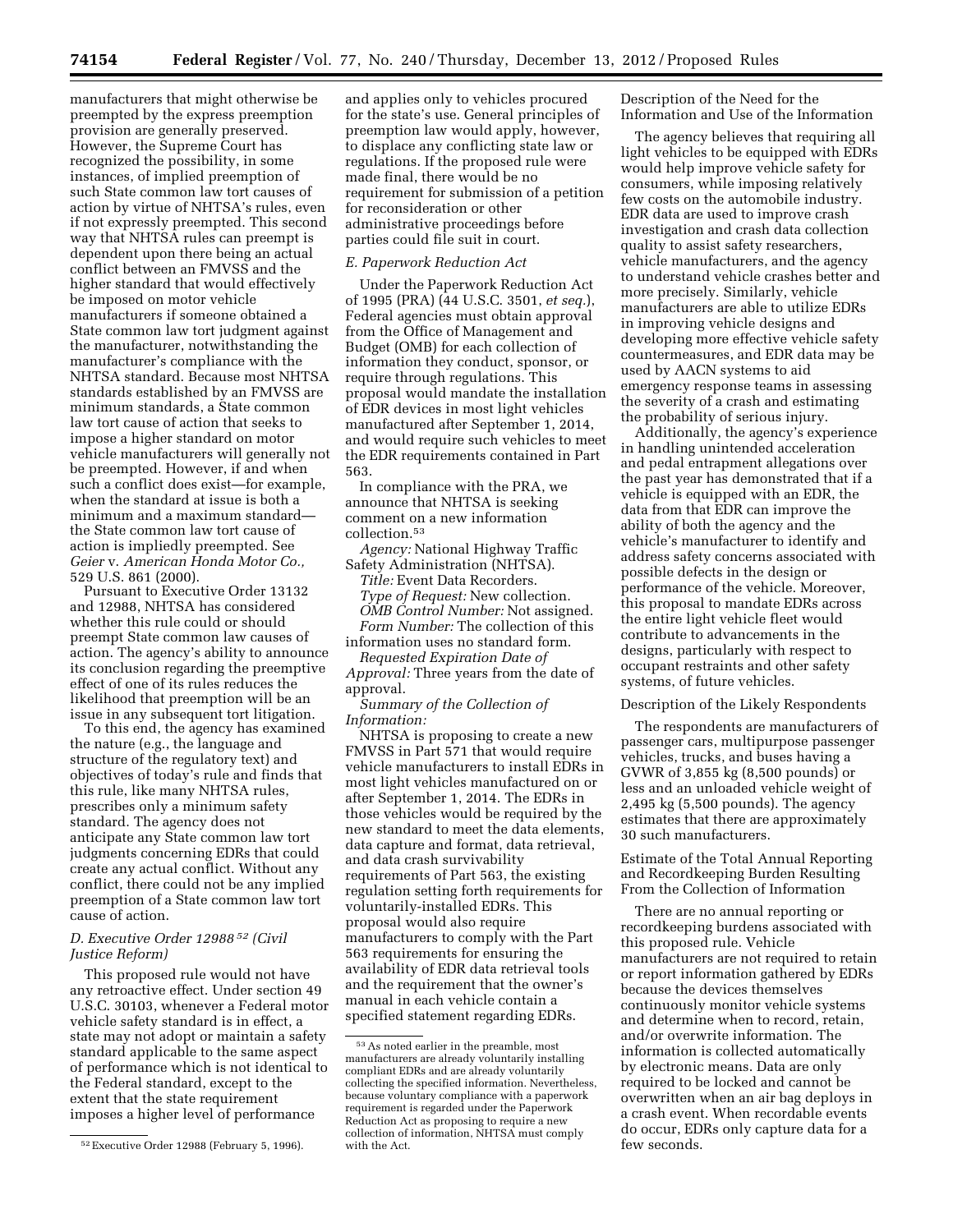The costs to respondents are the costs of designing and equipping each covered vehicle with a compliant EDR. These costs include technology improvements, assembly costs, and paperwork maintenance costs.54 Technology improvements account for the majority of these costs. Because the costs of EDRs under the PRA are those associated with the capture of data that is already being processed by the vehicle, the additional burden hours necessary to equip vehicles with EDR capability are minimal.

In determining the costs of this proposed rule under the PRA, we estimate that there are approximately 15.71 million applicable vehicles produced annually, 14.39 million of which are already voluntarily equipped with EDRs. The cost to install an EDR meeting the requirements of this proposed rule is \$20 per vehicle if a vehicle does not have an EDR. The costs of this proposed rule under the PRA include the costs of installing compliant EDRs on all applicable vehicles, even those that are currently equipped with EDRs. Accordingly, the annual total costs of this proposed rule under the PRA would be \$314.20 million.

We emphasize that the regulatory costs of the proposed rule would only be the incremental costs for the 1.32 million vehicles not currently equipped with EDRs to be equipped with an EDR meeting Part 563's requirements. As discussed above, we estimate the total annual regulatory costs of the proposed rule to be \$26.4 million.

*Comments are invited on:* 

• Whether the collection of information is necessary for the proper performance of the functions of the Department, including whether the information will have practical utility.

• Whether the Department's estimate for the burden of the information collection is accurate.

• Ways to minimize the burden of the collection of information on respondents, including the use of automated collection techniques or other forms of information technology.

Please submit any comments, identified by the docket number in the heading of this document, by any of the methods described in the **ADDRESSES** section of this document. Comments are due by February 11, 2013.

# *F. National Technology Transfer and Advancement Act*

Section 12(d) of the National Technology Transfer and Advancement Act of 1995 (NTTAA), Public Law 104– 113, section 12(d) (15 U.S.C. 272) directs us to use voluntary consensus standards in regulatory activities unless doing so would be inconsistent with applicable law or otherwise impractical. Voluntary consensus standards are technical standards (e.g., materials specifications, test methods, sampling procedures, and business practices) that are developed or adopted by voluntary consensus standards bodies, such as the Society of Automotive Engineers (SAE) and the Institute of Electrical and Electronics Engineers (IEEE). The NTTAA directs us to provide Congress, through OMB, explanations when we decide not to use available and applicable voluntary consensus standards.

There are several consensus standards related to EDRs, most notably those standards published by SAE and IEEE. NHTSA carefully considered the consensus standards applicable to EDR data elements in establishing Part 563. Consensus standards for recording time/ intervals, data sample rates, data retrieval, data reliability, data range, accuracy and precision, and EDR crash survivability were evaluated by NHTSA and adopted when practicable. This particular rulemaking, however, does not involve such matters. It is limited to establishing a mandate for certain light vehicles to be equipped with an EDR.

## *G. Unfunded Mandates Reform Act*

Section 202 of the Unfunded Mandates Reform Act of 1995 (UMRA) requires Federal agencies to prepare a written assessment of the costs, benefits, and other effects of proposed or final rules that include a Federal mandate likely to result in the expenditure by State, local, or tribal governments, in the aggregate, or by the private sector, of more than \$100 million in any one year (adjusted for inflation with base year of 1995). In 2010 dollars, this threshold is \$136 million.55 Before promulgating a rule for which a written statement is needed, section 205 of the UMRA generally requires NHTSA to identify and consider a reasonable number of regulatory alternatives and to adopt the least costly, most cost-effective, or least burdensome alternative that achieves the objectives of the rule. The provisions of section 205 do not apply when they are inconsistent with

applicable law. Moreover, section 205 allows NHTSA to adopt an alternative other than the least costly, most costeffective, or least burdensome alternative if the agency publishes with the final rule an explanation why that alternative was not adopted.

If adopted, this proposed rule would not impose any unfunded mandates under the Unfunded Mandates Reform Act of 1995. This proposed rule would not result in costs in excess of \$136 million (2010 dollars) annually to either State, local, or tribal governments, in the aggregate, or to the private sector. Thus, this proposed rule is not subject to the requirements of sections 202 and 205 of the UMRA.

# *H. National Environmental Policy Act (NEPA)*

NHTSA has analyzed this rulemaking action for the purposes of the National Environmental Policy Act. The agency has determined that implementation of this action would not have any significant impact on the quality of the human environment.

### *I. Executive Order 13609 (Promoting International Regulatory Cooperation)*

The policy statement in section 1 of Executive Order 13609 provides, in part:

The regulatory approaches taken by foreign governments may differ from those taken by U.S. regulatory agencies to address similar issues. In some cases, the differences between the regulatory approaches of U.S. agencies and those of their foreign counterparts might not be necessary and might impair the ability of American businesses to export and compete internationally. In meeting shared challenges involving health, safety, labor, security, environmental, and other issues, international regulatory cooperation can identify approaches that are at least as protective as those that are or would be adopted in the absence of such cooperation. International regulatory cooperation can also reduce, eliminate, or prevent unnecessary differences in regulatory requirements.

NHTSA requests public comment on whether (a) the ''regulatory approaches taken by foreign governments'' concerning the subject matter of this rulemaking and (b) the above policy statement have any implications for this rulemaking.

## *J. Regulation Identifier Number (RIN)*

The Department of Transportation assigns a regulation identifier number (RIN) to each regulatory action listed in the Unified Agenda of Federal Regulatory and Deregulatory Actions (the Unified Agenda). The Regulatory Information Service Center publishes the Unified Agenda in April and October of each year. You may use the

<sup>54</sup>These paperwork maintenance costs consist of the costs to modify the owner's manual with the required statement specified in 49 CFR 563.11. Because this statement is supplied by the agency to manufacturers for the purpose of public disclosure, it is not considered a collection of information for purposes of the Paperwork Reduction Act.

<sup>55</sup>Adjusting this amount by the implicit gross domestic product price deflator for the year 2010 results in \$136 million (110.644/81.533 = 1.36).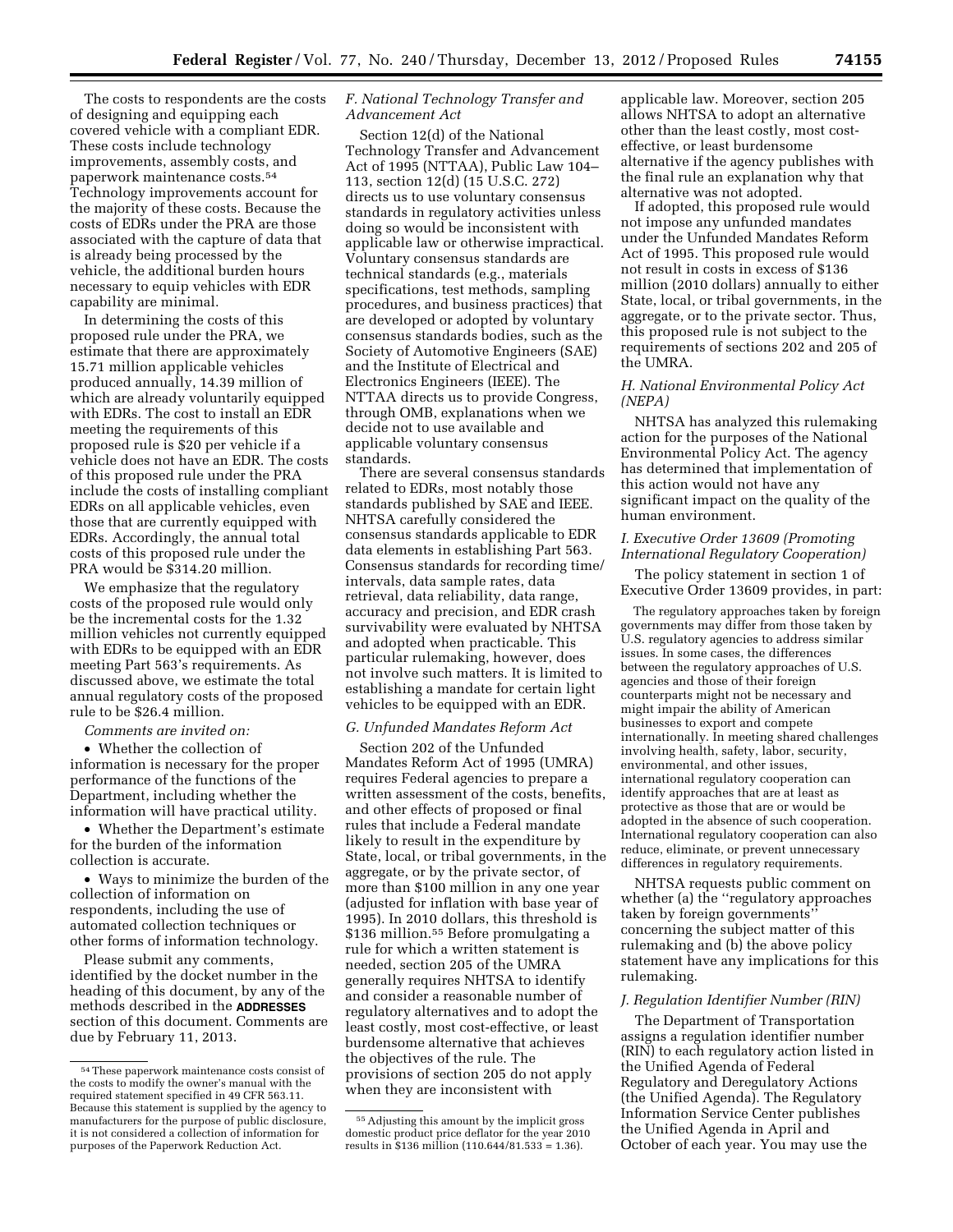RIN contained in the heading at the beginning of this document to find this action in the Unified Agenda.

# **V. Request for Comments**

## *How do I prepare and submit comments?*

Your comments must be written and in English. To ensure that your comments are filed correctly in the docket, please include the docket number of this document in your comments.

Your comments must not be more than 15 pages long. (49 CFR 553.21) NHTSA established this limit to encourage you to write your primary comments in a concise fashion. However, you may attach necessary additional documents to your comments. There is no limit on the length of the attachments.

Please submit one copy (two copies if submitting by mail or hand delivery) of your comments, including the attachments, to the docket following the instructions given above under **ADDRESSES.** Please note, if you are submitting comments electronically as a PDF (Adobe) file, we ask that the documents submitted be scanned using Optical Character Recognition (OCR) process, thus allowing the agency to search and copy certain portions of your submissions.<sup>56</sup>

# *How do I submit confidential business information?*

If you wish to submit any information under a claim of confidentiality, you should submit three copies of your complete submission, including the information you claim to be confidential business information, to the Office of the Chief Counsel, NHTSA, at the address given above under **FOR FURTHER INFORMATION CONTACT**. In addition, you should submit a copy (two copies if submitting by mail or hand delivery), from which you have deleted the claimed confidential business information, to the docket by one of the methods given above under **ADDRESSES**. When you send a comment containing information claimed to be confidential business information, you should include a cover letter setting forth the information specified in NHTSA's confidential business information regulation (49 CFR Part 512).

# *Will the agency consider late comments?*

NHTSA will consider all comments received before the close of business on the comment closing date indicated above under **DATES**. To the extent possible, the agency will also consider comments received after that date. If a comment is received too late for the agency to consider it in developing a final rule (assuming that one is issued), the agency will consider that comment

as an informal suggestion for future rulemaking action.

*How can I read the comments submitted by other people?* 

You may read the comments received at the address given above under COMMENTS. The hours of the docket are indicated above in the same location. You may also see the comments on the Internet, identified by the docket number at the heading of this notice, at *[http://www.regulations.gov.](http://www.regulations.gov)* 

Please note that, even after the comment closing date, NHTSA will continue to file relevant information in the docket as it becomes available. Further, some people may submit late comments. Accordingly, the agency recommends that you periodically check the docket for new material.

Anyone is able to search the electronic form of all comments received into any of our dockets by the name of the individual submitting the comment (or signing the comment, if submitted on behalf of an association, business, labor union, etc.). You may review DOT's complete Privacy Act Statement in the **Federal Register**  published on April 11, 2000 (65 FR 19477–78) or you may visit *[http://](http://www.dot.gov/privacy.html) [www.dot.gov/privacy.html.](http://www.dot.gov/privacy.html)* 

**Appendix A Part 563 Tables** 

# TABLE I—DATA ELEMENTS REQUIRED FOR ALL VEHICLES EQUIPPED WITH AN EDR

| Data element                                                                                                                                                                                                                        | Recording interval/time <sup>1</sup><br>(relative to time zero)              | Data sample rate<br>(samples per<br>second)                        |
|-------------------------------------------------------------------------------------------------------------------------------------------------------------------------------------------------------------------------------------|------------------------------------------------------------------------------|--------------------------------------------------------------------|
|                                                                                                                                                                                                                                     | 0 to 250 ms or 0 to End of Event Time plus 30 ms, which-<br>ever is shorter. | 100                                                                |
|                                                                                                                                                                                                                                     | 0-300 ms or 0 to End of Event Time plus 30 ms, whichever<br>is shorter.      | N/A                                                                |
|                                                                                                                                                                                                                                     | 0-300 ms or 0 to End of Event Time plus 30 ms, whichever<br>is shorter.      | N/A                                                                |
| Engine throttle, % full (or accelerator pedal, % full)<br>Frontal air bag deployment, time to deploy, in the case of a<br>single stage air bag, or time to first stage deployment, in<br>the case of a multi-stage air bag, driver. |                                                                              | $\overline{c}$<br>$\frac{2}{2}$<br>N/A<br>N/A<br>N/A<br>N/A<br>N/A |
| Frontal air bag deployment, time to deploy, in the case of a<br>single stage air bag, or time to first stage deployment, in<br>the case of a multi-stage air bag, right front passenger.                                            |                                                                              | N/A                                                                |
|                                                                                                                                                                                                                                     |                                                                              | N/A                                                                |
|                                                                                                                                                                                                                                     |                                                                              | N/A                                                                |
|                                                                                                                                                                                                                                     |                                                                              | N/A                                                                |

1 Pre-crash data and crash data are asynchronous. The sample time accuracy requirement for pre-crash time is  $-0.1$  to 1.0 sec (e.g.,  $T = -1$ would need to occur between  $-1.1$  and 0 seconds.)

scanned paper document or electronic fax file, into computer-editable text.

<sup>56</sup>Optical character recognition (OCR) is the process of converting an image of text, such as a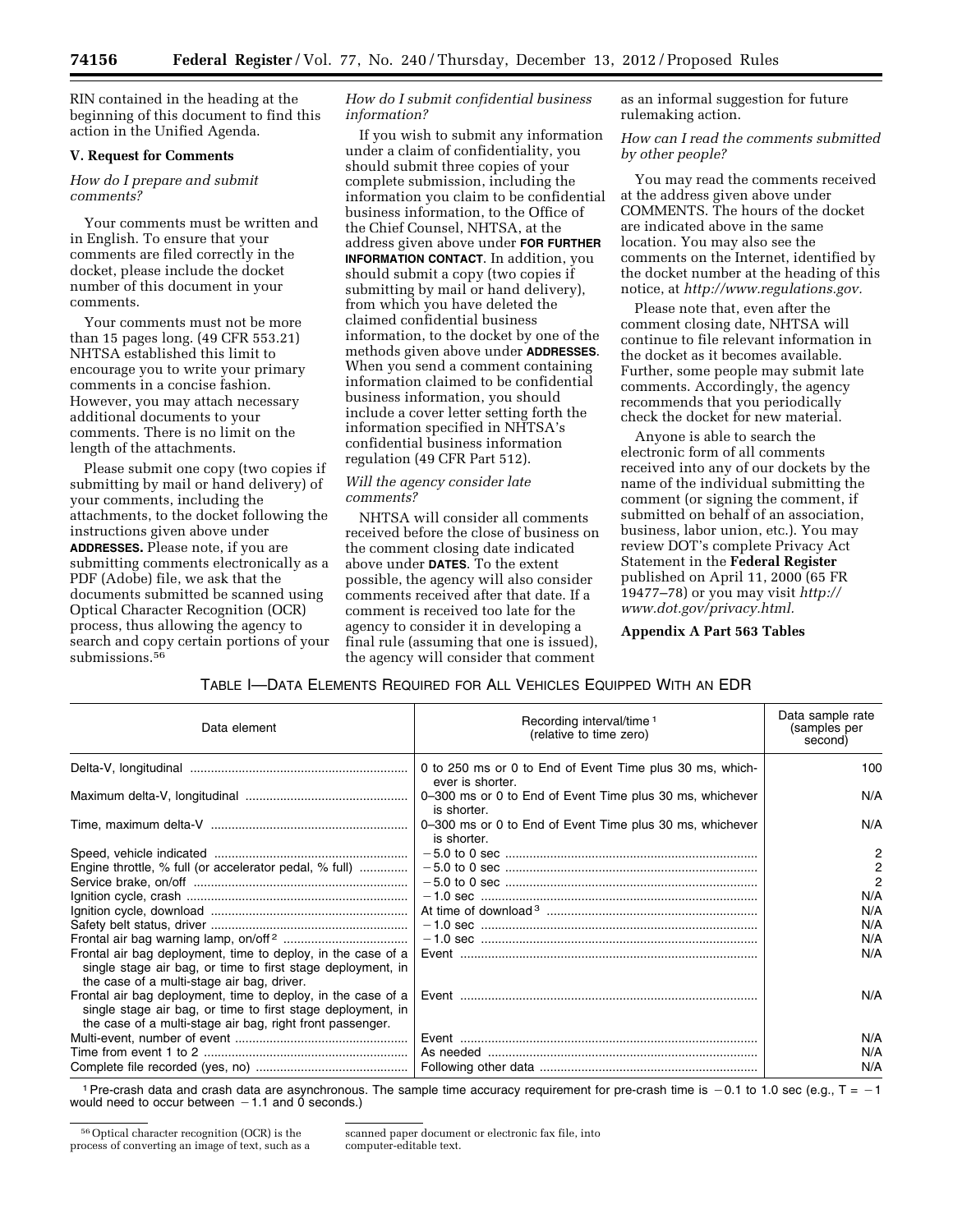2The frontal air bag warning lamp is the readiness indicator specified in S4.5.2 of FMVSS No. 208, and may also illuminate to indicate a mal-Function in another part of the deployable restraint system.<br>3The ignition cycle at the time of download is not required to be recorded at the time of the crash, but shall be reported during the download  $\frac{3}{\sqrt{1}}$ .

process.

# TABLE II—DATA ELEMENTS REQUIRED FOR VEHICLES UNDER SPECIFIED MINIMUM CONDITIONS

| Data element name                                                                                                                                                                       | Condition for<br>requirement                                                                     | Recording interval/time <sup>1</sup><br>(relative to time zero)         | Data sample rate<br>(per second) |
|-----------------------------------------------------------------------------------------------------------------------------------------------------------------------------------------|--------------------------------------------------------------------------------------------------|-------------------------------------------------------------------------|----------------------------------|
|                                                                                                                                                                                         |                                                                                                  |                                                                         | N/A                              |
| Longitudinal acceleration                                                                                                                                                               |                                                                                                  |                                                                         | N/A                              |
|                                                                                                                                                                                         |                                                                                                  |                                                                         | N/A                              |
|                                                                                                                                                                                         |                                                                                                  | 0-250 ms or 0 to End of Event Time<br>plus 30 ms, whichever is shorter. | 100                              |
| Maximum delta-V, lateral                                                                                                                                                                |                                                                                                  | 0-300 ms or 0 to End of Event Time<br>plus 30 ms, whichever is shorter. | N/A                              |
| Time maximum delta-V, lateral                                                                                                                                                           |                                                                                                  | 0-300 ms or 0 to End of Event Time<br>plus 30 ms, whichever is shorter. | N/A                              |
| Time for maximum delta-V, resultant                                                                                                                                                     |                                                                                                  | 0-300 ms or 0 to End of Event Time<br>plus 30 ms, whichever is shorter. | N/A                              |
|                                                                                                                                                                                         |                                                                                                  |                                                                         | $\overline{2}$                   |
|                                                                                                                                                                                         |                                                                                                  |                                                                         | 10                               |
| ABS activity (engaged, non-engaged)                                                                                                                                                     |                                                                                                  |                                                                         | $\overline{2}$                   |
| Stability control (on, off, or engaged)                                                                                                                                                 |                                                                                                  |                                                                         | $\overline{2}$                   |
|                                                                                                                                                                                         |                                                                                                  |                                                                         | $\overline{2}$                   |
| Safety belt status, right front passenger<br>(buckled, not buckled).                                                                                                                    |                                                                                                  |                                                                         | N/A                              |
| Frontal air bag suppression switch sta-<br>tus, right front passenger (on, off, or<br>auto).                                                                                            |                                                                                                  |                                                                         | N/A                              |
| Frontal air bag deployment, time to nth<br>stage, driver <sup>4</sup> .                                                                                                                 | If equipped with a driver's frontal air<br>bag with a multi-stage inflator.                      |                                                                         | N/A                              |
| Frontal air bag deployment, time to nth<br>stage, right front passenger <sup>4</sup> .                                                                                                  | If equipped with a right front pas-<br>senger's frontal air bag with a multi-<br>stage inflator. |                                                                         | N/A                              |
| Frontal air bag deployment, nth stage<br>disposal, driver, Y/N (whether the nth<br>stage deployment was for occupant<br>restraint or propellant disposal pur-<br>poses).                |                                                                                                  |                                                                         | N/A                              |
| Frontal air bag deployment, nth stage<br>disposal, right front passenger, Y/N<br>(whether the nth stage deployment<br>was for occupant restraint or propel-<br>lant disposal purposes). |                                                                                                  |                                                                         | N/A                              |
| Side air bag deployment, time to de-<br>ploy, driver.                                                                                                                                   |                                                                                                  |                                                                         | N/A                              |
| Side air bag deployment, time to de-<br>ploy, right front passenger.                                                                                                                    |                                                                                                  |                                                                         | N/A                              |
| Side curtain/tube air bag deployment,<br>time to deploy, driver side.                                                                                                                   |                                                                                                  |                                                                         | N/A                              |
| Side curtain/tube air bag deployment,<br>time to deploy, right side.                                                                                                                    |                                                                                                  |                                                                         | N/A                              |
| Pretensioner deployment, time to fire,<br>driver.                                                                                                                                       |                                                                                                  |                                                                         | N/A                              |
| Pretensioner deployment, time to fire,<br>right front passenger.                                                                                                                        |                                                                                                  |                                                                         | N/A                              |
| Seat track position switch, foremost,<br>status, driver.                                                                                                                                |                                                                                                  |                                                                         | N/A                              |
| Seat track position switch, foremost,<br>status, right front passenger.                                                                                                                 |                                                                                                  |                                                                         | N/A                              |
| Occupant size classification, driver<br>Occupant size classification, right front                                                                                                       |                                                                                                  |                                                                         | N/A<br>N/A                       |
| passenger.<br>Occupant position classification, driver<br>Occupant position classification, right<br>front passenger.                                                                   |                                                                                                  |                                                                         | N/A<br>N/A                       |

1 Pre-crash data and crash data are asynchronous. The sample time accuracy requirement for pre-crash time is  $-0.1$  to 1.0 sec (e.g. T =  $-1$  would need to occur between  $-1.1$  and 0 seconds.) would need to occur between  $-1.1$  and 0 seconds.)<br><sup>2</sup> "If recorded" means if the data is recorded in non-volatile memory for the purpose of subsequent downloading.

<sup>3 "</sup>vehicle roll angle" may be recorded in any time duration;  $-1.0$  sec to 5.0 sec is suggested.<br><sup>4</sup> List this element n  $-1$  times, once for each stage of a multi-stage air bag system.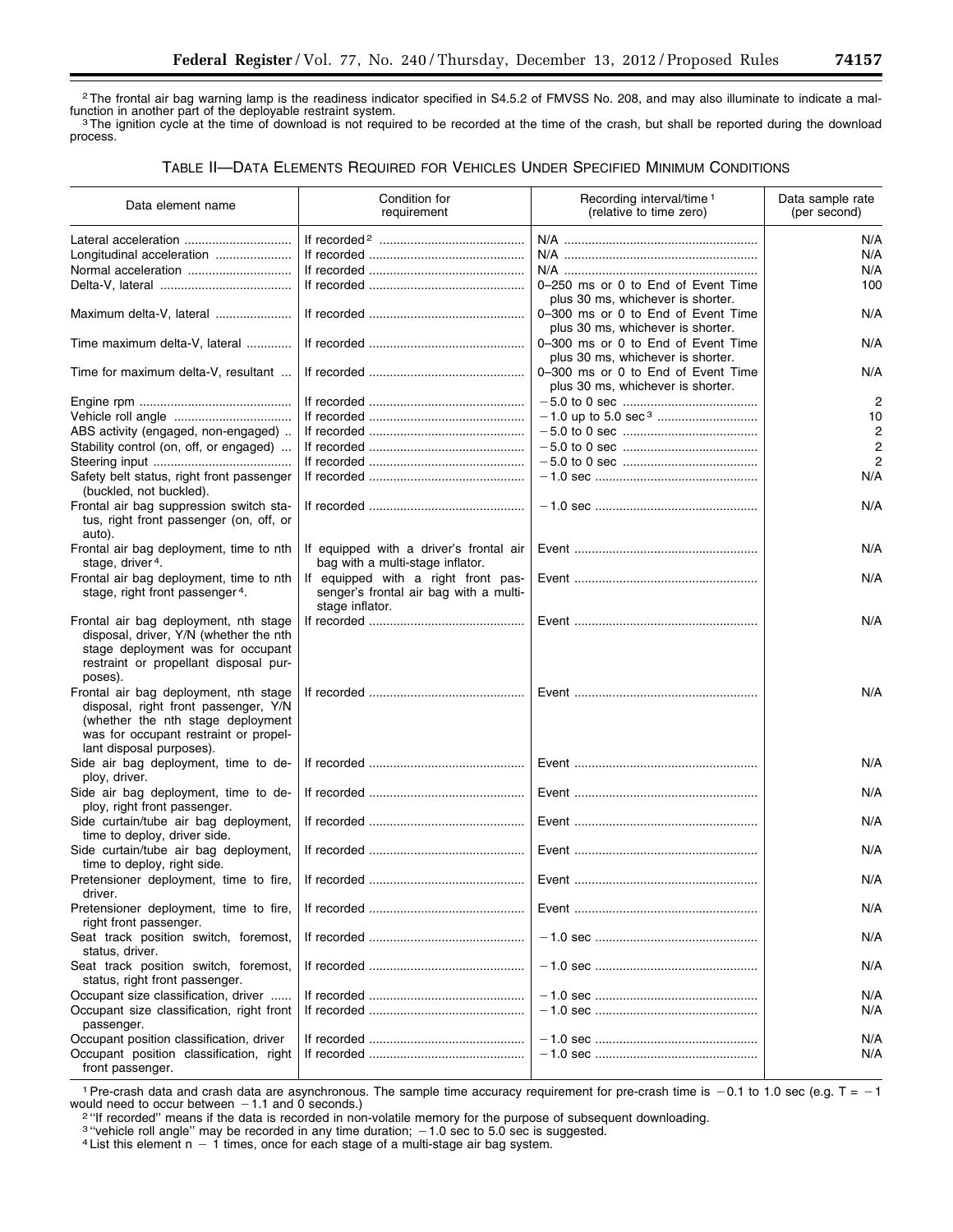# TABLE III—REPORTED DATA ELEMENT FORMAT

| Data element                                                                                                      | Minimum range                                                         | Accuracy <sup>1</sup>           | Resolution                      |
|-------------------------------------------------------------------------------------------------------------------|-----------------------------------------------------------------------|---------------------------------|---------------------------------|
|                                                                                                                   |                                                                       | At option of manufac-<br>turer. | At option of manufac-<br>turer. |
|                                                                                                                   |                                                                       | At option of manufac-<br>turer. | At option of manufac-<br>turer. |
|                                                                                                                   |                                                                       | At option of manufac-<br>turer. | At option of manufac-<br>turer. |
|                                                                                                                   |                                                                       | $+/- 10\%$                      | 1 km/h.                         |
|                                                                                                                   |                                                                       | $+/- 10\%$                      | 1 km/h.                         |
| Maximum delta-V, longitudinal                                                                                     |                                                                       | $+/- 10\%$                      | 1 km/h.                         |
|                                                                                                                   |                                                                       | $+/- 10\%$                      | 1 km/h.                         |
| Time, maximum delta-V, longitudinal                                                                               | 0-300 ms, or 0-End of Event Time plus 30<br>ms, whichever is shorter. | $+/-$ 3 ms                      | $2.5$ ms.                       |
| Time, maximum delta-V, lateral                                                                                    | 0-300 ms, or 0-End of Event Time plus 30<br>ms, whichever is shorter. | $+/-$ 3 ms                      | $2.5$ ms.                       |
| Time, maximum delta-V, resultant                                                                                  | 0-300 ms, or 0-End of Event Time plus 30<br>ms, whichever is shorter. | $+/-$ 3 ms                      | $2.5$ ms.                       |
|                                                                                                                   |                                                                       | $+/- 10\%$                      | $10$ deg.                       |
|                                                                                                                   |                                                                       | $+/- 1$ km/h                    | 1 km/h.                         |
| Engine throttle, percent full (accelerator pedal                                                                  |                                                                       | $+/- 5\%$                       | $1\%$ .                         |
| percent full).                                                                                                    |                                                                       |                                 |                                 |
|                                                                                                                   |                                                                       | $+/- 100$ rpm                   | 100 rpm.                        |
|                                                                                                                   |                                                                       | N/A                             | On or Off.                      |
|                                                                                                                   |                                                                       | N/A                             | On or Off.                      |
|                                                                                                                   |                                                                       | N/A                             | On, Off, or Engaged.            |
|                                                                                                                   | $-250$ deg CW to $+250$ deg CCW                                       | $+/- 5\%$                       | $+/-$ 1%                        |
|                                                                                                                   |                                                                       | $+/- 1$ cycle                   | 1 cycle.                        |
|                                                                                                                   |                                                                       | $+/- 1$ cycle                   | 1 cycle.                        |
|                                                                                                                   |                                                                       | N/A                             | On or Off.                      |
| Safety belt status, right front passenger                                                                         |                                                                       | N/A                             | On or Off.                      |
|                                                                                                                   |                                                                       | N/A                             | On or Off.                      |
| Frontal air bag suppression switch status,                                                                        |                                                                       | N/A                             | On, Off, or Auto.               |
| right front passenger.<br>Frontal air bag deployment, time to deploy/first                                        |                                                                       | $+/-$ 2 ms                      | $1$ ms.                         |
| stage, driver.<br>Frontal air bag deployment, time to deploy/first                                                |                                                                       | $+/-$ 2 ms                      | $1$ ms.                         |
| stage, right front passenger.<br>Frontal air bag deployment, time to nth stage,<br>driver.                        |                                                                       | $+/-$ 2 ms                      | $1$ ms.                         |
| Frontal air bag deployment, time to nth stage,<br>right front passenger.                                          |                                                                       | $+/-$ 2 ms                      | $1$ ms.                         |
| Frontal air bag deployment, nth stage dis-<br>posal, driver.                                                      |                                                                       |                                 | Yes or No.                      |
| Frontal air bag deployment, nth stage dis-<br>posal, right front passenger.                                       |                                                                       | N/A                             | Yes or No.                      |
| Side air bag deployment, time to deploy, driv-<br>er.                                                             |                                                                       | $+/-$ 2 ms                      | $1$ ms.                         |
| front passenger.                                                                                                  |                                                                       | $+/-$ 2 ms                      | 1 ms.                           |
| Side curtain/tube air bag deployment, time to<br>deploy, driver side.                                             |                                                                       | $+/- 2$ ms                      | 1 ms.                           |
| Side curtain/tube air bag deployment, time to<br>deploy, right side.                                              |                                                                       | $+/-$ 2 ms                      | $1$ ms.                         |
| Pretensioner deployment, time to fire, driver<br>Pretensioner deployment, time to fire, right<br>front passenger. |                                                                       | $+/-$ 2 ms<br>$+/- 2$ ms        | $1$ ms.<br>$1$ ms.              |
| Seat track position switch, foremost, status,<br>driver.                                                          |                                                                       | N/A                             | Yes or No.                      |
| Seat track position switch, foremost, status,<br>right front passenger.                                           |                                                                       | N/A                             | Yes or No.                      |
| Occupant size classification, driver<br>Occupant size classification, right front pas-                            | 5th percentile female or larger                                       | N/A<br>N/A                      | Yes or No.<br>Yes or No.        |
| senger.<br>Occupant position classification, driver                                                               |                                                                       | N/A                             | Yes or No.                      |
| Occupant position classification, right front<br>passenger.                                                       |                                                                       | N/A                             | Yes or No.                      |
|                                                                                                                   |                                                                       | N/A                             | 1 or 2.                         |
|                                                                                                                   |                                                                       | 0.1 sec                         | $0.1$ sec.                      |
|                                                                                                                   |                                                                       | N/A                             | Yes or No.                      |

1Accuracy requirement only applies within the range of the physical sensor. For vehicles manufactured after September 1, 2014, if measurements captured by a sensor exceed the design range of the sensor, the reported element must indicate when the measurement first exceeded the design range of the sensor.